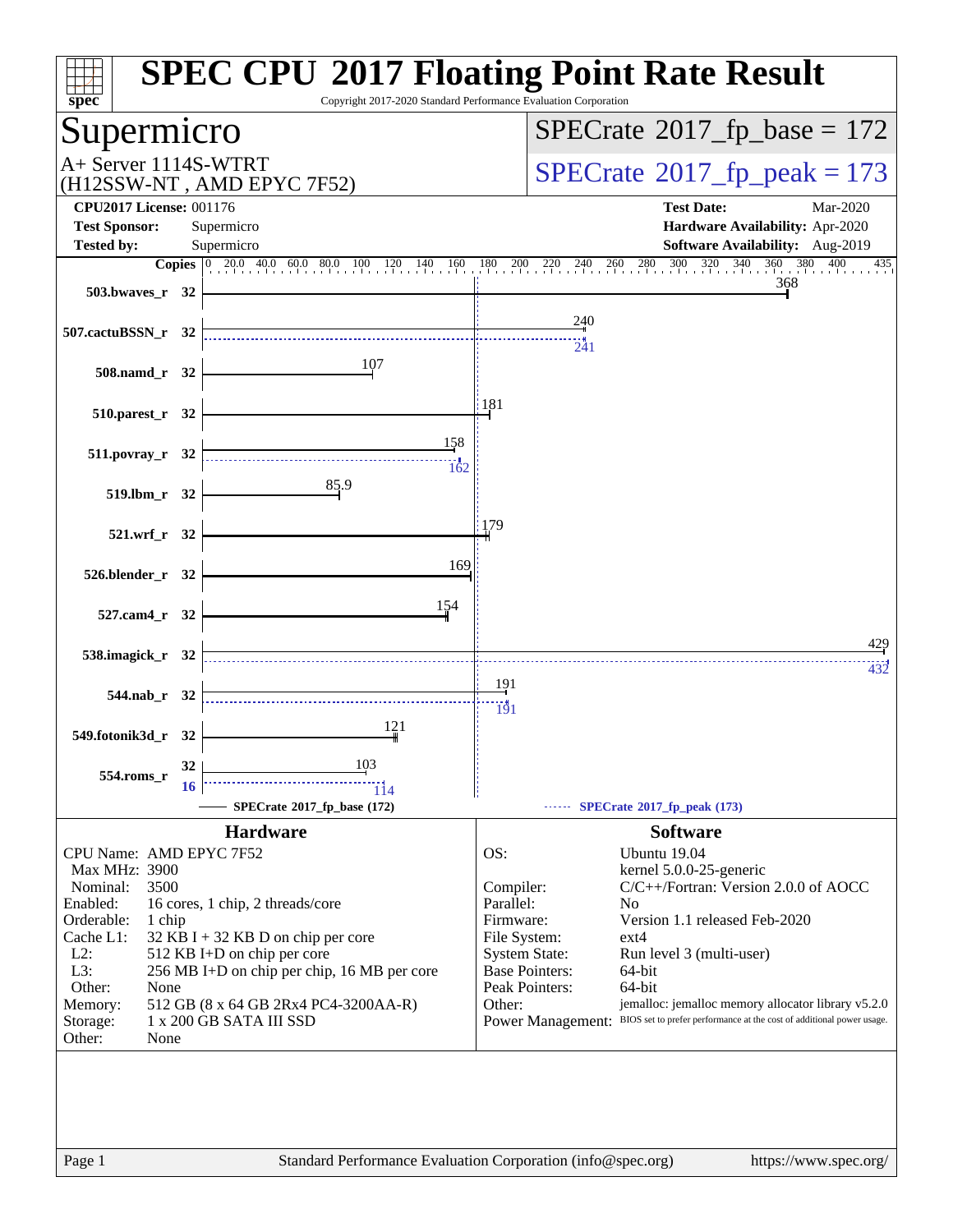

Copyright 2017-2020 Standard Performance Evaluation Corporation

# Supermicro

# $SPECTate$ <sup>®</sup>[2017\\_fp\\_base =](http://www.spec.org/auto/cpu2017/Docs/result-fields.html#SPECrate2017fpbase) 172

(H12SSW-NT , AMD EPYC 7F52)

A+ Server 1114S-WTRT<br>
(H12SSW-NT AMD EPYC 7F52) [SPECrate](http://www.spec.org/auto/cpu2017/Docs/result-fields.html#SPECrate2017fppeak)®[2017\\_fp\\_peak = 1](http://www.spec.org/auto/cpu2017/Docs/result-fields.html#SPECrate2017fppeak)73

**[CPU2017 License:](http://www.spec.org/auto/cpu2017/Docs/result-fields.html#CPU2017License)** 001176 **[Test Date:](http://www.spec.org/auto/cpu2017/Docs/result-fields.html#TestDate)** Mar-2020 **[Test Sponsor:](http://www.spec.org/auto/cpu2017/Docs/result-fields.html#TestSponsor)** Supermicro **[Hardware Availability:](http://www.spec.org/auto/cpu2017/Docs/result-fields.html#HardwareAvailability)** Apr-2020 **[Tested by:](http://www.spec.org/auto/cpu2017/Docs/result-fields.html#Testedby)** Supermicro **[Software Availability:](http://www.spec.org/auto/cpu2017/Docs/result-fields.html#SoftwareAvailability)** Aug-2019

### **[Results Table](http://www.spec.org/auto/cpu2017/Docs/result-fields.html#ResultsTable)**

|                            | <b>Base</b>   |                |       |                |              | <b>Peak</b>    |            |               |                |              |                |              |                |              |
|----------------------------|---------------|----------------|-------|----------------|--------------|----------------|------------|---------------|----------------|--------------|----------------|--------------|----------------|--------------|
| <b>Benchmark</b>           | <b>Copies</b> | <b>Seconds</b> | Ratio | <b>Seconds</b> | <b>Ratio</b> | <b>Seconds</b> | Ratio      | <b>Copies</b> | <b>Seconds</b> | <b>Ratio</b> | <b>Seconds</b> | <b>Ratio</b> | <b>Seconds</b> | <b>Ratio</b> |
| 503.bwayes_r               | 32            | 873            | 368   | 869            | 369          | 871            | 368        | 32            | 873            | 368          | 869            | 369          | 871            | 368          |
| 507.cactuBSSN r            | 32            | 168            | 241   | 169            | 240          | 169            | 240        | 32            | 168            | 241          | 168            | 241          | 169            | 240          |
| $508$ .namd $r$            | 32            | 284            | 107   | 284            | <b>107</b>   | 284            | 107        | 32            | 284            | 107          | 284            | 107          | 284            | 107          |
| 510.parest_r               | 32            | 463            | 181   | 464            | 180          | 463            | 181        | 32            | 463            | 181          | 464            | 180          | 463            | <u>181</u>   |
| 511.povray_r               | 32            | 470            | 159   | 472            | 158          | 472            | 158        | 32            | 460            | 163          | 464            | 161          | 462            | <u>162</u>   |
| 519.lbm r                  | 32            | 393            | 85.9  | 394            | 85.6         | 391            | 86.3       | 32            | 393            | 85.9         | 394            | 85.6         | 391            | 86.3         |
| $521$ .wrf r               | 32            | 402            | 178   | 401            | 179          | 397            | 181        | 32            | 402            | 178          | 401            | <b>179</b>   | 397            | 181          |
| 526.blender r              | 32            | 288            | 169   | 288            | <u>169</u>   | 289            | 168        | 32            | 288            | 169          | 288            | 169          | 289            | 168          |
| 527.cam4_r                 | 32            | 363            | 154   | <u>363</u>     | 154          | 365            | 153        | 32            | 363            | 154          | <b>363</b>     | 154          | 365            | 153          |
| 538.imagick_r              | 32            | 186            | 429   | 185            | 430          | 185            | 429        | 32            | 184            | 432          | 184            | 432          | 184            | 432          |
| 544.nab r                  | 32            | 282            | 191   | 281            | 191          | 282            | 191        | 32            | 281            | <b>191</b>   | 280            | 192          | 282            | 191          |
| 549.fotonik3d r            | 32            | 1018           | 122   | 1037           | 120          | 1029           | <u>121</u> | 32            | 1018           | 122          | 1037           | 120          | 1029           | <u>121</u>   |
| $554$ .roms r              | 32            | 494            | 103   | 495            | 103          | 494            | 103        | 16            | 223            | <b>114</b>   | 223            | 114          | 222            | 114          |
| $SPECrate*2017_fp\_base =$ |               |                | 172   |                |              |                |            |               |                |              |                |              |                |              |

**[SPECrate](http://www.spec.org/auto/cpu2017/Docs/result-fields.html#SPECrate2017fppeak)[2017\\_fp\\_peak =](http://www.spec.org/auto/cpu2017/Docs/result-fields.html#SPECrate2017fppeak) 173**

Results appear in the [order in which they were run.](http://www.spec.org/auto/cpu2017/Docs/result-fields.html#RunOrder) Bold underlined text [indicates a median measurement.](http://www.spec.org/auto/cpu2017/Docs/result-fields.html#Median)

#### **[Compiler Notes](http://www.spec.org/auto/cpu2017/Docs/result-fields.html#CompilerNotes)**

The AMD64 AOCC Compiler Suite is available at <http://developer.amd.com/amd-aocc/>

#### **[Submit Notes](http://www.spec.org/auto/cpu2017/Docs/result-fields.html#SubmitNotes)**

The config file option 'submit' was used. 'numactl' was used to bind copies to the cores. See the configuration file for details.

### **[Operating System Notes](http://www.spec.org/auto/cpu2017/Docs/result-fields.html#OperatingSystemNotes)**

'ulimit -s unlimited' was used to set environment stack size 'ulimit -l 2097152' was used to set environment locked pages in memory limit

runcpu command invoked through numactl i.e.: numactl --interleave=all runcpu <etc>

Set dirty\_ratio=8 to limit dirty cache to 8% of memory Set swappiness=1 to swap only if necessary Set zone\_reclaim\_mode=1 to free local node memory and avoid remote memory sync then drop\_caches=3 to reset caches before invoking runcpu

| Page 2 | Standard Performance Evaluation Corporation (info@spec.org) | https://www.spec.org/ $\vert$ |
|--------|-------------------------------------------------------------|-------------------------------|
|--------|-------------------------------------------------------------|-------------------------------|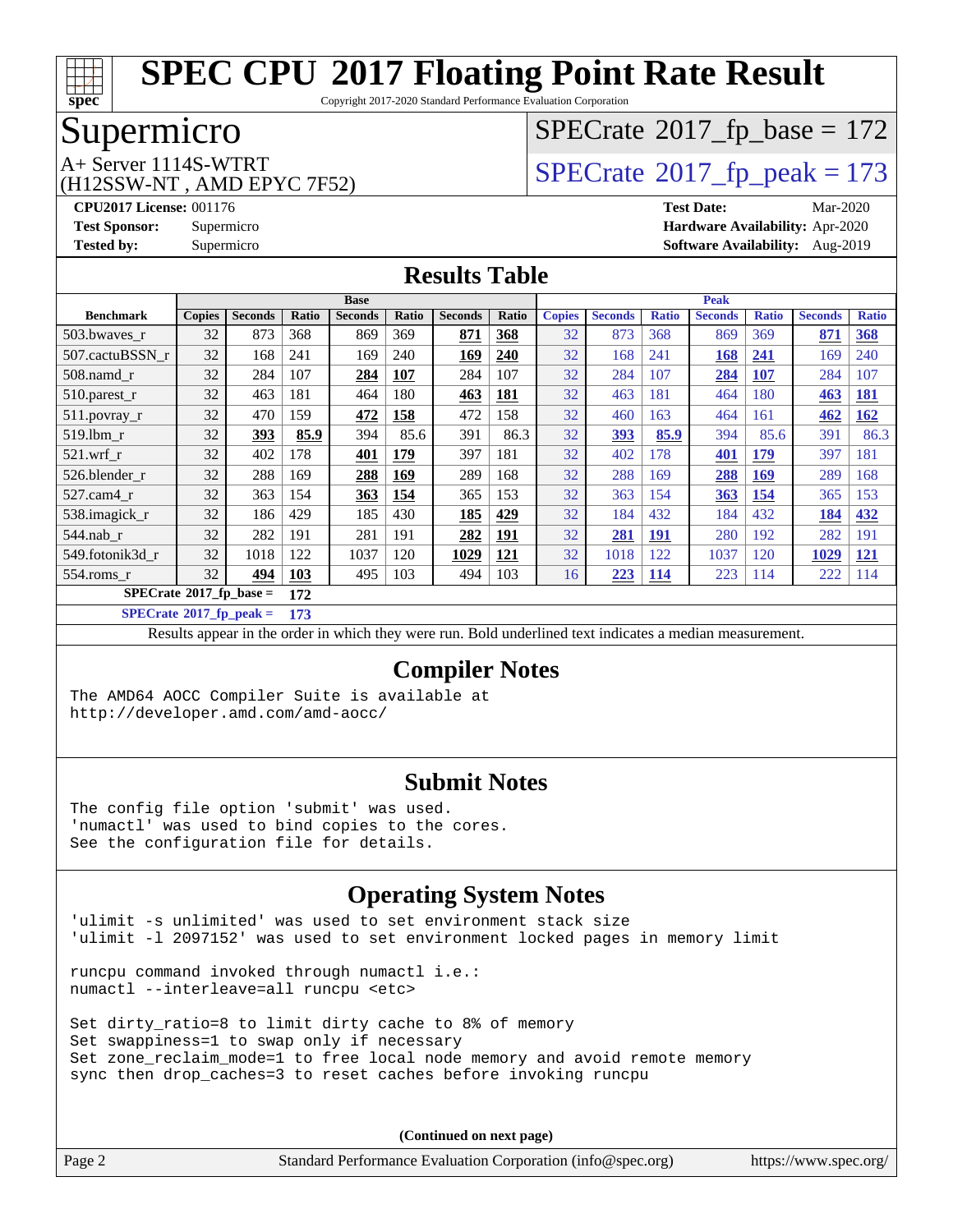

Copyright 2017-2020 Standard Performance Evaluation Corporation

### Supermicro

 $SPECTate$ <sup>®</sup>[2017\\_fp\\_base =](http://www.spec.org/auto/cpu2017/Docs/result-fields.html#SPECrate2017fpbase) 172

(H12SSW-NT , AMD EPYC 7F52)

A+ Server 1114S-WTRT  $\begin{array}{c|c}\n\text{A+ Server 1114S-WTRT} & \text{SPECrate} \n\hline\n\text{B+ Server 2017-fp_peak} & = 173\n\end{array}$  $\begin{array}{c|c}\n\text{A+ Server 1114S-WTRT} & \text{SPECrate} \n\hline\n\text{B+ Server 2017-fp_peak} & = 173\n\end{array}$  $\begin{array}{c|c}\n\text{A+ Server 1114S-WTRT} & \text{SPECrate} \n\hline\n\text{B+ Server 2017-fp_peak} & = 173\n\end{array}$ 

**[CPU2017 License:](http://www.spec.org/auto/cpu2017/Docs/result-fields.html#CPU2017License)** 001176 **[Test Date:](http://www.spec.org/auto/cpu2017/Docs/result-fields.html#TestDate)** Mar-2020 **[Test Sponsor:](http://www.spec.org/auto/cpu2017/Docs/result-fields.html#TestSponsor)** Supermicro **[Hardware Availability:](http://www.spec.org/auto/cpu2017/Docs/result-fields.html#HardwareAvailability)** Apr-2020 **[Tested by:](http://www.spec.org/auto/cpu2017/Docs/result-fields.html#Testedby)** Supermicro **Supermicro [Software Availability:](http://www.spec.org/auto/cpu2017/Docs/result-fields.html#SoftwareAvailability)** Aug-2019

#### **[Operating System Notes \(Continued\)](http://www.spec.org/auto/cpu2017/Docs/result-fields.html#OperatingSystemNotes)**

dirty\_ratio, swappiness, zone\_reclaim\_mode and drop caches were all set using privileged echo (e.g. echo 1 > /proc/sys/vm/swappiness).

Transparent huge pages set to 'always' for this run (OS default)

#### **[Environment Variables Notes](http://www.spec.org/auto/cpu2017/Docs/result-fields.html#EnvironmentVariablesNotes)**

Environment variables set by runcpu before the start of the run: LD\_LIBRARY\_PATH = "/home/cpu2017/amd\_rate\_aocc200\_rome\_C\_lib/64;/home/cpu2017/amd\_rate\_aoc c200\_rome\_C\_lib/32:" MALLOC\_CONF = "retain:true"

#### **[General Notes](http://www.spec.org/auto/cpu2017/Docs/result-fields.html#GeneralNotes)**

Binaries were compiled on a system with 2x AMD EPYC 7601 CPU + 512GB Memory using Fedora 26

NA: The test sponsor attests, as of date of publication, that CVE-2017-5754 (Meltdown) is mitigated in the system as tested and documented. Yes: The test sponsor attests, as of date of publication, that CVE-2017-5753 (Spectre variant 1) is mitigated in the system as tested and documented. Yes: The test sponsor attests, as of date of publication, that CVE-2017-5715 (Spectre variant 2) is mitigated in the system as tested and documented.

jemalloc: configured and built with GCC v9.1.0 in Ubuntu 19.04 with -O3 -znver2 -flto jemalloc 5.2.0 is available here: <https://github.com/jemalloc/jemalloc/releases/download/5.2.0/jemalloc-5.2.0.tar.bz2>

### **[Platform Notes](http://www.spec.org/auto/cpu2017/Docs/result-fields.html#PlatformNotes)**

BIOS Settings: Determinism Control = Manual Determinism Slider = Power cTDP Control = Manual  $CTDP = 240$ Package Power Limit Control = Manual Package Power Limit = 240 APBDIS = 1 NUMA Nodes Per Socket = NPS4

 Sysinfo program /home/cpu2017/bin/sysinfo Rev: r6365 of 2019-08-21 295195f888a3d7edb1e6e46a485a0011 running on h12ssw-01 Tue Mar 24 16:00:01 2020

**(Continued on next page)**

Page 3 Standard Performance Evaluation Corporation [\(info@spec.org\)](mailto:info@spec.org) <https://www.spec.org/>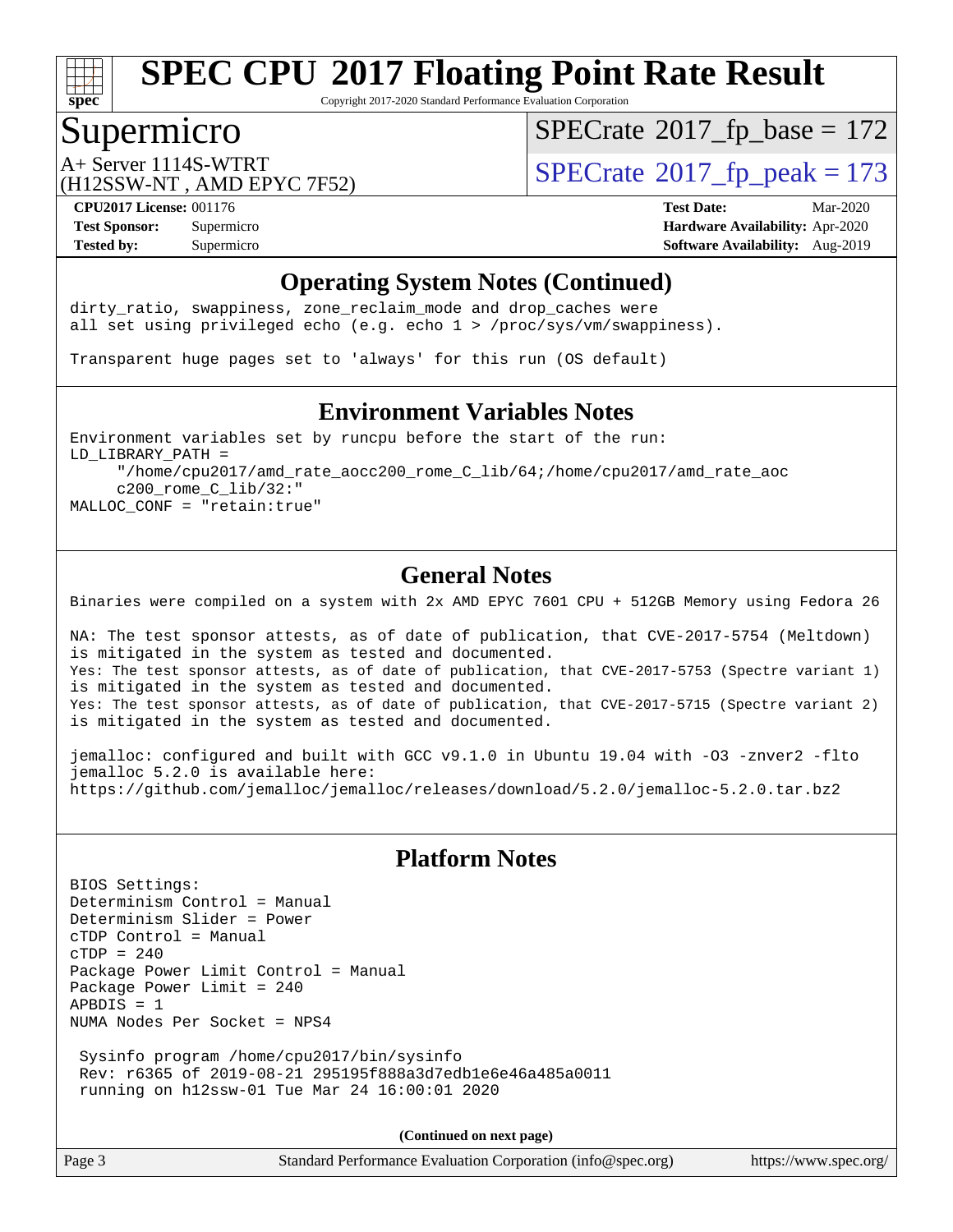

Copyright 2017-2020 Standard Performance Evaluation Corporation

### Supermicro

 $SPECTate$ <sup>®</sup>[2017\\_fp\\_base =](http://www.spec.org/auto/cpu2017/Docs/result-fields.html#SPECrate2017fpbase) 172

(H12SSW-NT , AMD EPYC 7F52)

A+ Server 1114S-WTRT  $\begin{array}{c} \text{SPECrate} \text{\textdegree}2017\_fp\_peak = 173 \\ \text{SPECrate} \text{\textdegree}2017\_fp\_peak = 173 \end{array}$  $\begin{array}{c} \text{SPECrate} \text{\textdegree}2017\_fp\_peak = 173 \\ \text{SPECrate} \text{\textdegree}2017\_fp\_peak = 173 \end{array}$  $\begin{array}{c} \text{SPECrate} \text{\textdegree}2017\_fp\_peak = 173 \\ \text{SPECrate} \text{\textdegree}2017\_fp\_peak = 173 \end{array}$ 

**[Tested by:](http://www.spec.org/auto/cpu2017/Docs/result-fields.html#Testedby)** Supermicro **Supermicro [Software Availability:](http://www.spec.org/auto/cpu2017/Docs/result-fields.html#SoftwareAvailability)** Aug-2019

**[CPU2017 License:](http://www.spec.org/auto/cpu2017/Docs/result-fields.html#CPU2017License)** 001176 **[Test Date:](http://www.spec.org/auto/cpu2017/Docs/result-fields.html#TestDate)** Mar-2020 **[Test Sponsor:](http://www.spec.org/auto/cpu2017/Docs/result-fields.html#TestSponsor)** Supermicro **[Hardware Availability:](http://www.spec.org/auto/cpu2017/Docs/result-fields.html#HardwareAvailability)** Apr-2020

#### **[Platform Notes \(Continued\)](http://www.spec.org/auto/cpu2017/Docs/result-fields.html#PlatformNotes)**

Page 4 Standard Performance Evaluation Corporation [\(info@spec.org\)](mailto:info@spec.org) <https://www.spec.org/> SUT (System Under Test) info as seen by some common utilities. For more information on this section, see <https://www.spec.org/cpu2017/Docs/config.html#sysinfo> From /proc/cpuinfo model name : AMD EPYC 7F52 16-Core Processor 1 "physical id"s (chips) 32 "processors" cores, siblings (Caution: counting these is hw and system dependent. The following excerpts from /proc/cpuinfo might not be reliable. Use with caution.) cpu cores : 16 siblings : 32 physical 0: cores 0 4 8 12 16 20 24 28 32 36 40 44 48 52 56 60 From lscpu: Architecture: x86\_64 CPU op-mode(s): 32-bit, 64-bit Byte Order: Little Endian Address sizes: 43 bits physical, 48 bits virtual  $CPU(s):$  32 On-line CPU(s) list: 0-31 Thread(s) per core: 2 Core(s) per socket: 16 Socket(s): 1 NUMA node(s): 4 Vendor ID: AuthenticAMD CPU family: 23 Model: 49 Model name: AMD EPYC 7F52 16-Core Processor Stepping: 0 CPU MHz: 3595.439 CPU max MHz: 3500.0000 CPU min MHz: 2500.0000 BogoMIPS: 7000.40 Virtualization: AMD-V L1d cache: 32K L1i cache: 32K L2 cache: 512K L3 cache: 16384K NUMA node0 CPU(s): 0-3,16-19 NUMA node1 CPU(s): 4-7,20-23 NUMA node2 CPU(s): 8-11,24-27 NUMA node3 CPU(s): 12-15,28-31 Flags: fpu vme de pse tsc msr pae mce cx8 apic sep mtrr pge mca cmov pat pse36 clflush mmx fxsr sse sse2 ht syscall nx mmxext fxsr\_opt pdpe1gb rdtscp lm constant\_tsc rep\_good nopl xtopology nonstop\_tsc cpuid extd\_apicid aperfmperf pni **(Continued on next page)**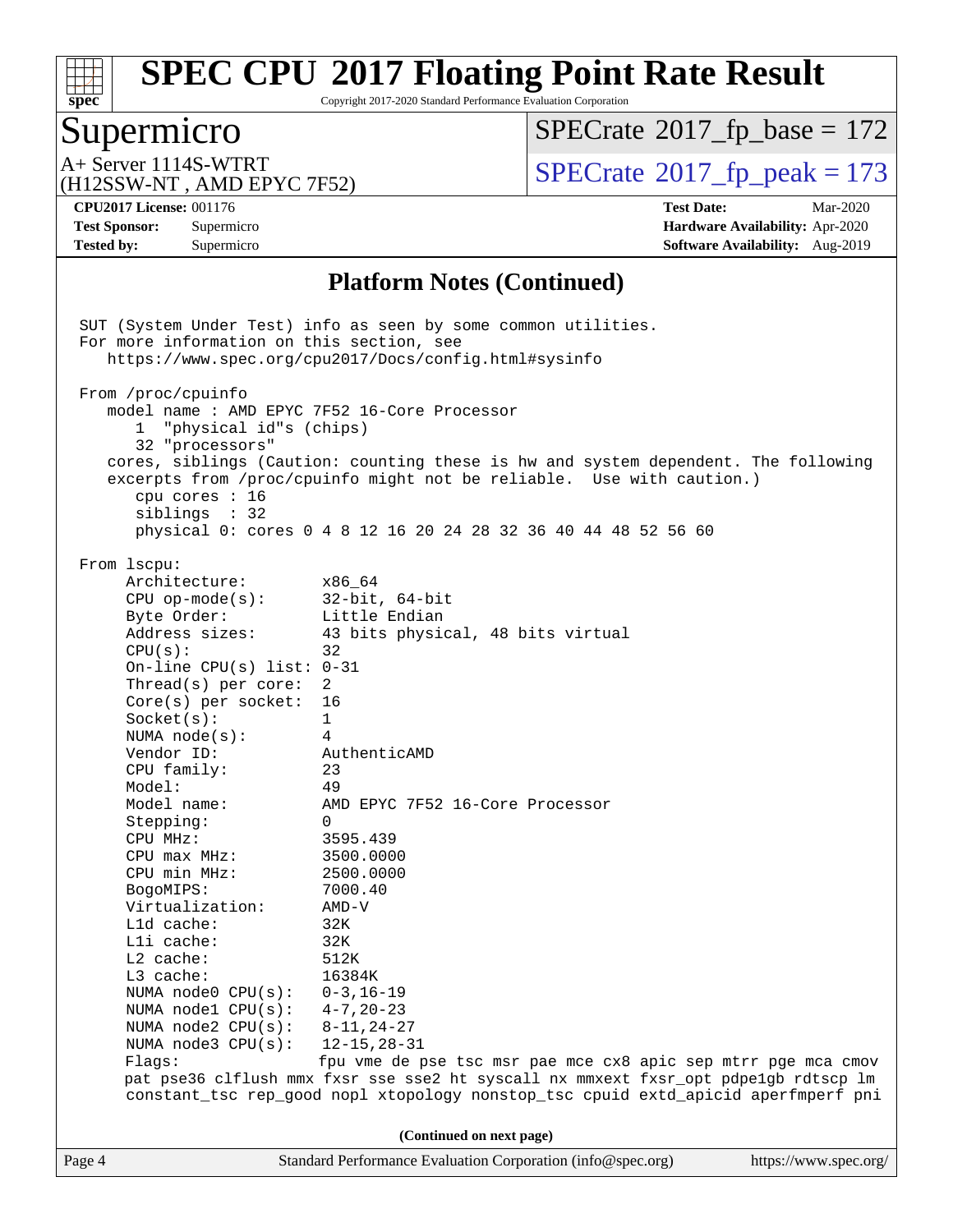

Copyright 2017-2020 Standard Performance Evaluation Corporation

# Supermicro

 $SPECTate$ <sup>®</sup>[2017\\_fp\\_base =](http://www.spec.org/auto/cpu2017/Docs/result-fields.html#SPECrate2017fpbase) 172

(H12SSW-NT , AMD EPYC 7F52) A+ Server 1114S-WTRT  $\begin{array}{c|c}\n\text{A+ Server 1114S-WTRT} & \text{SPECrate} \n\hline\n\text{B+ Server 2017-fp_peak} & = 173\n\end{array}$  $\begin{array}{c|c}\n\text{A+ Server 1114S-WTRT} & \text{SPECrate} \n\hline\n\text{B+ Server 2017-fp_peak} & = 173\n\end{array}$  $\begin{array}{c|c}\n\text{A+ Server 1114S-WTRT} & \text{SPECrate} \n\hline\n\text{B+ Server 2017-fp_peak} & = 173\n\end{array}$ 

#### **[CPU2017 License:](http://www.spec.org/auto/cpu2017/Docs/result-fields.html#CPU2017License)** 001176 **[Test Date:](http://www.spec.org/auto/cpu2017/Docs/result-fields.html#TestDate)** Mar-2020

**[Test Sponsor:](http://www.spec.org/auto/cpu2017/Docs/result-fields.html#TestSponsor)** Supermicro **[Hardware Availability:](http://www.spec.org/auto/cpu2017/Docs/result-fields.html#HardwareAvailability)** Apr-2020 **[Tested by:](http://www.spec.org/auto/cpu2017/Docs/result-fields.html#Testedby)** Supermicro **[Software Availability:](http://www.spec.org/auto/cpu2017/Docs/result-fields.html#SoftwareAvailability)** Aug-2019

#### **[Platform Notes \(Continued\)](http://www.spec.org/auto/cpu2017/Docs/result-fields.html#PlatformNotes)**

 pclmulqdq monitor ssse3 fma cx16 sse4\_1 sse4\_2 movbe popcnt aes xsave avx f16c rdrand lahf\_lm cmp\_legacy svm extapic cr8\_legacy abm sse4a misalignsse 3dnowprefetch osvw ibs skinit wdt tce topoext perfctr\_core perfctr\_nb bpext perfctr\_llc mwaitx cpb cat\_l3 cdp\_l3 hw\_pstate sme ssbd mba sev ibrs ibpb stibp vmmcall fsgsbase bmi1 avx2 smep bmi2 cqm rdt\_a rdseed adx smap clflushopt clwb sha\_ni xsaveopt xsavec xgetbv1 xsaves cqm\_llc cqm\_occup\_llc cqm\_mbm\_total cqm\_mbm\_local clzero irperf xsaveerptr wbnoinvd arat npt lbrv svm\_lock nrip\_save tsc\_scale vmcb\_clean flushbyasid decodeassists pausefilter pfthreshold avic v\_vmsave\_vmload vgif umip rdpid overflow\_recov succor smca

 /proc/cpuinfo cache data cache size : 512 KB

#### From numactl --hardware WARNING: a numactl 'node' might or might not correspond to a physical chip.

| $available: 4 nodes (0-3)$           |                |       |    |  |  |  |
|--------------------------------------|----------------|-------|----|--|--|--|
| node 0 cpus: 0 1 2 3 16 17 18 19     |                |       |    |  |  |  |
| node 0 size: 128875 MB               |                |       |    |  |  |  |
| node 0 free: 128592 MB               |                |       |    |  |  |  |
| node 1 cpus: 4 5 6 7 20 21 22 23     |                |       |    |  |  |  |
| node 1 size: 129020 MB               |                |       |    |  |  |  |
| node 1 free: 128641 MB               |                |       |    |  |  |  |
| node 2 cpus: 8 9 10 11 24 25 26 27   |                |       |    |  |  |  |
| node 2 size: 129020 MB               |                |       |    |  |  |  |
| node 2 free: 128766 MB               |                |       |    |  |  |  |
| node 3 cpus: 12 13 14 15 28 29 30 31 |                |       |    |  |  |  |
| node 3 size: 129009 MB               |                |       |    |  |  |  |
| node 3 free: 128765 MB               |                |       |    |  |  |  |
| node distances:                      |                |       |    |  |  |  |
| node                                 | $\Omega$       | 1 2 3 |    |  |  |  |
|                                      | 0: 10 12 12 12 |       |    |  |  |  |
|                                      | 1: 12 10 12 12 |       |    |  |  |  |
|                                      | 2: 12 12 10    |       | 12 |  |  |  |

 From /proc/meminfo MemTotal: 528307424 kB HugePages\_Total: 0 Hugepagesize: 2048 kB

 /usr/bin/lsb\_release -d Ubuntu 19.04

3: 12 12 12 10

 From /etc/\*release\* /etc/\*version\* debian\_version: buster/sid os-release: NAME="Ubuntu"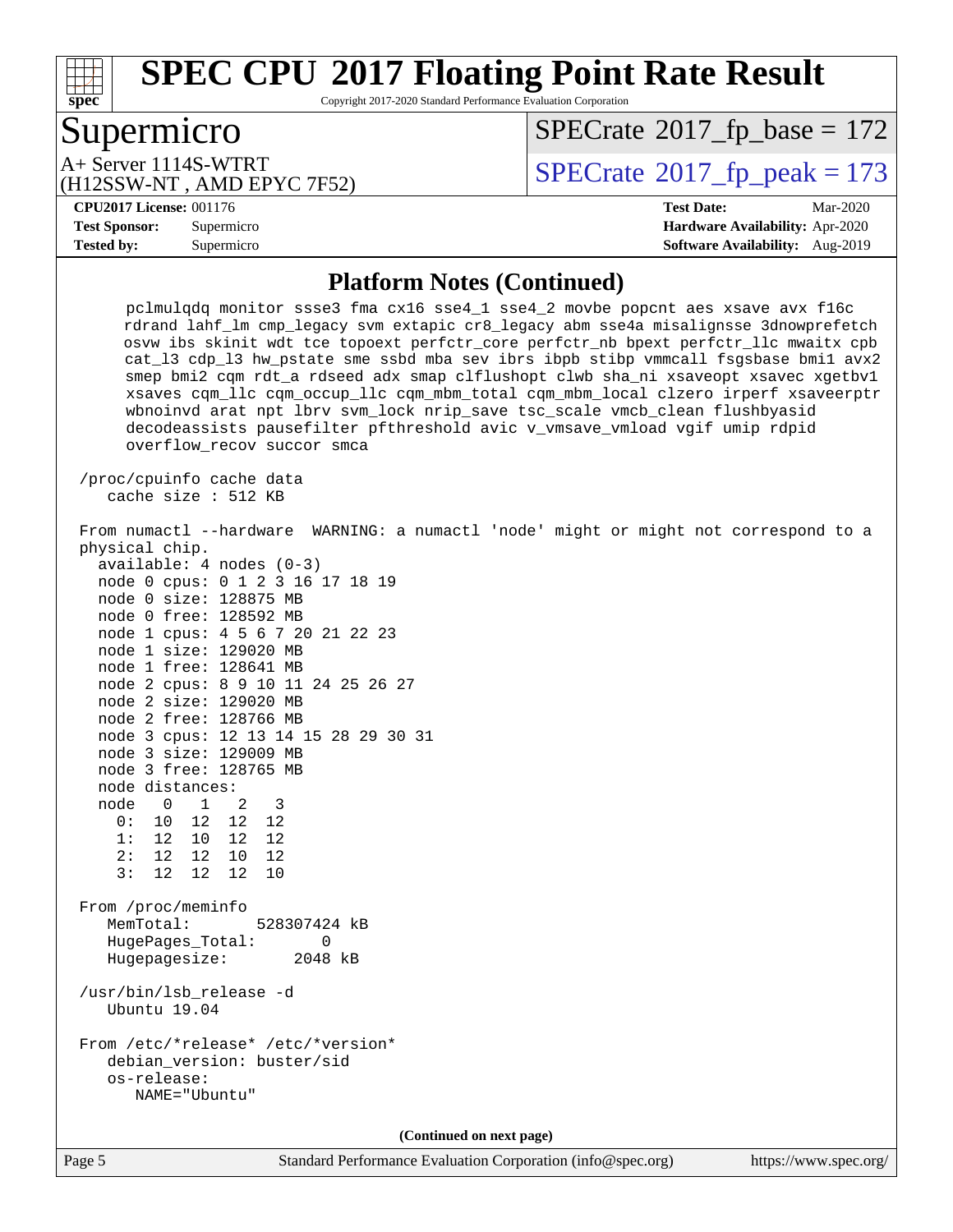

Copyright 2017-2020 Standard Performance Evaluation Corporation

### Supermicro

 $SPECTate$ <sup>®</sup>[2017\\_fp\\_base =](http://www.spec.org/auto/cpu2017/Docs/result-fields.html#SPECrate2017fpbase) 172

(H12SSW-NT , AMD EPYC 7F52)

A+ Server 1114S-WTRT  $\begin{array}{c} \text{SPECrate} \text{\textdegree}2017\_fp\_peak = 173 \\ \text{SPECrate} \text{\textdegree}2017\_fp\_peak = 173 \end{array}$  $\begin{array}{c} \text{SPECrate} \text{\textdegree}2017\_fp\_peak = 173 \\ \text{SPECrate} \text{\textdegree}2017\_fp\_peak = 173 \end{array}$  $\begin{array}{c} \text{SPECrate} \text{\textdegree}2017\_fp\_peak = 173 \\ \text{SPECrate} \text{\textdegree}2017\_fp\_peak = 173 \end{array}$ 

**[CPU2017 License:](http://www.spec.org/auto/cpu2017/Docs/result-fields.html#CPU2017License)** 001176 **[Test Date:](http://www.spec.org/auto/cpu2017/Docs/result-fields.html#TestDate)** Mar-2020 **[Test Sponsor:](http://www.spec.org/auto/cpu2017/Docs/result-fields.html#TestSponsor)** Supermicro **[Hardware Availability:](http://www.spec.org/auto/cpu2017/Docs/result-fields.html#HardwareAvailability)** Apr-2020 **[Tested by:](http://www.spec.org/auto/cpu2017/Docs/result-fields.html#Testedby)** Supermicro **Supermicro [Software Availability:](http://www.spec.org/auto/cpu2017/Docs/result-fields.html#SoftwareAvailability)** Aug-2019

#### **[Platform Notes \(Continued\)](http://www.spec.org/auto/cpu2017/Docs/result-fields.html#PlatformNotes)**

 VERSION="19.04 (Disco Dingo)" ID=ubuntu ID\_LIKE=debian PRETTY\_NAME="Ubuntu 19.04" VERSION\_ID="19.04" HOME\_URL="<https://www.ubuntu.com/"> SUPPORT\_URL="<https://help.ubuntu.com/"> uname -a: Linux h12ssw-01 5.0.0-25-generic #26-Ubuntu SMP Thu Aug 1 12:04:58 UTC 2019 x86\_64 x86\_64 x86\_64 GNU/Linux Kernel self-reported vulnerability status: CVE-2018-3620 (L1 Terminal Fault): Not affected Microarchitectural Data Sampling: Not affected CVE-2017-5754 (Meltdown): Not affected CVE-2018-3639 (Speculative Store Bypass): Mitigation: Speculative Store Bypass disabled via prctl and seccomp CVE-2017-5753 (Spectre variant 1): Mitigation: usercopy/swapgs barriers and \_\_user pointer sanitization CVE-2017-5715 (Spectre variant 2): Mitigation: Full AMD retpoline, IBPB: conditional, IBRS\_FW, STIBP: conditional, RSB filling run-level 3 Mar 24 10:10 SPEC is set to: /home/cpu2017 Filesystem Type Size Used Avail Use% Mounted on<br>
/dev/sda2 ext4 182G 23G 151G 13% / /dev/sda2 ext4 182G 23G 151G 13% / From /sys/devices/virtual/dmi/id BIOS: American Megatrends Inc. 1.1 02/25/2020 Vendor: Supermicro Product: Super Server Serial: 0123456789 Additional information from dmidecode follows. WARNING: Use caution when you interpret this section. The 'dmidecode' program reads system data which is "intended to allow hardware to be accurately determined", but the intent may not be met, as there are frequent changes to hardware, firmware, and the "DMTF SMBIOS" standard. Memory: 8x Samsung M393A8G40AB2-CWE 64 kB 2 rank 3200 (End of data from sysinfo program)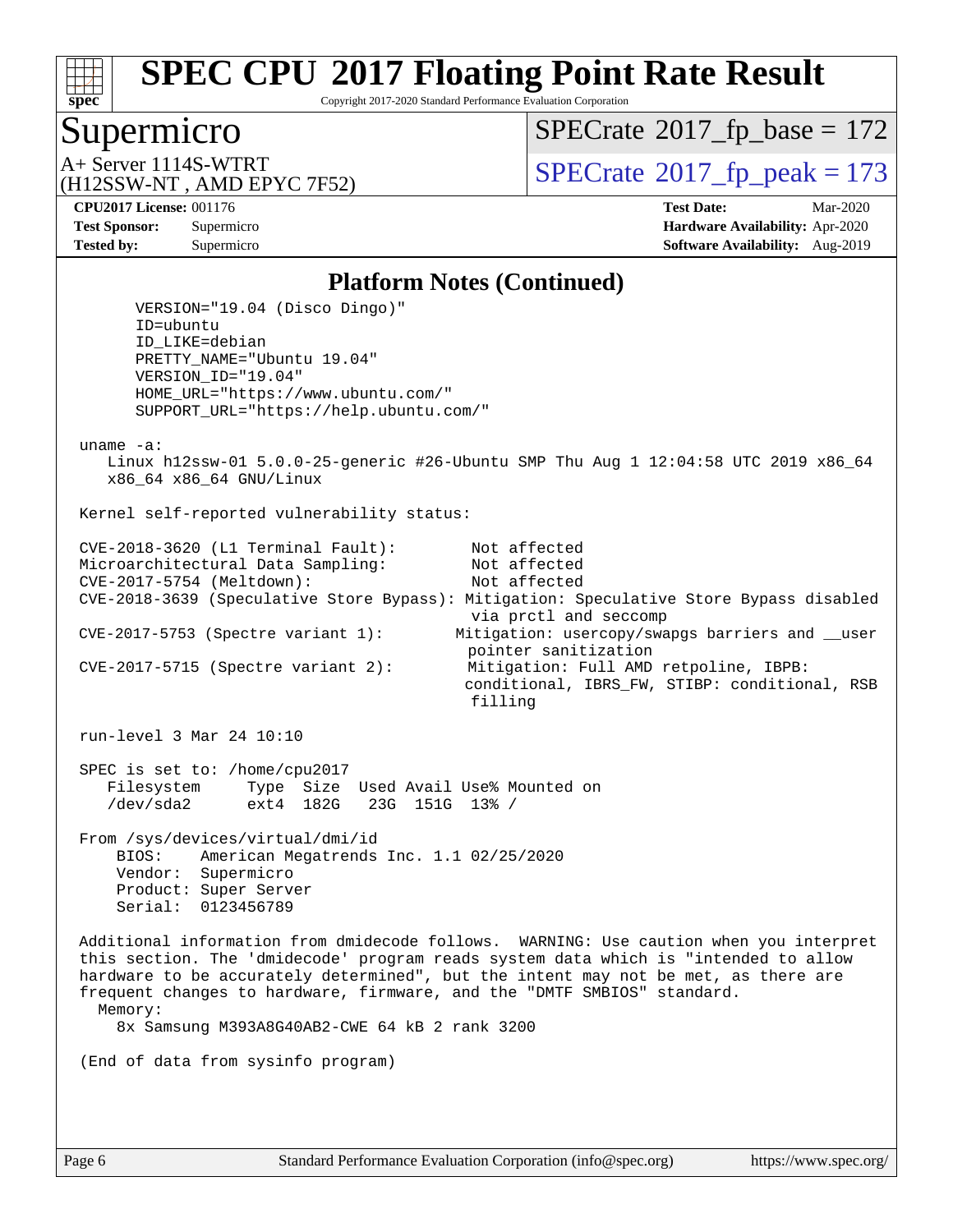

Copyright 2017-2020 Standard Performance Evaluation Corporation

# Supermicro

 $SPECrate$ <sup>®</sup>[2017\\_fp\\_base =](http://www.spec.org/auto/cpu2017/Docs/result-fields.html#SPECrate2017fpbase) 172

(H12SSW-NT , AMD EPYC 7F52)

A+ Server 1114S-WTRT<br>
(H12SSW-NT, AMD EPYC 7F52) [SPECrate](http://www.spec.org/auto/cpu2017/Docs/result-fields.html#SPECrate2017fppeak)®[2017\\_fp\\_peak = 1](http://www.spec.org/auto/cpu2017/Docs/result-fields.html#SPECrate2017fppeak)73

**[CPU2017 License:](http://www.spec.org/auto/cpu2017/Docs/result-fields.html#CPU2017License)** 001176 **[Test Date:](http://www.spec.org/auto/cpu2017/Docs/result-fields.html#TestDate)** Mar-2020 **[Test Sponsor:](http://www.spec.org/auto/cpu2017/Docs/result-fields.html#TestSponsor)** Supermicro **[Hardware Availability:](http://www.spec.org/auto/cpu2017/Docs/result-fields.html#HardwareAvailability)** Apr-2020 **[Tested by:](http://www.spec.org/auto/cpu2017/Docs/result-fields.html#Testedby)** Supermicro **[Software Availability:](http://www.spec.org/auto/cpu2017/Docs/result-fields.html#SoftwareAvailability)** Aug-2019

### **[Compiler Version Notes](http://www.spec.org/auto/cpu2017/Docs/result-fields.html#CompilerVersionNotes)**

| 519.1bm_r(base, peak) 538.imagick_r(base, peak)<br>C<br>544.nab_r(base, peak)                                                                                                                                                                                        |
|----------------------------------------------------------------------------------------------------------------------------------------------------------------------------------------------------------------------------------------------------------------------|
| AOCC.LLVM.2.0.0.B191.2019_07_19 clang version 8.0.0 (CLANG: Jenkins<br>AOCC_2_0_0-Build#191) (based on LLVM AOCC.LLVM.2.0.0.B191.2019_07_19)<br>Target: x86_64-unknown-linux-gnu<br>Thread model: posix                                                              |
| InstalledDir: /sppo/dev/compilers/aocc-compiler-2.0.0/bin                                                                                                                                                                                                            |
| 508.namd_r(base, peak) 510.parest_r(base, peak)<br>$C++$                                                                                                                                                                                                             |
| AOCC.LLVM.2.0.0.B191.2019_07_19 clang version 8.0.0 (CLANG: Jenkins<br>AOCC_2_0_0-Build#191) (based on LLVM AOCC.LLVM.2.0.0.B191.2019_07_19)<br>Target: x86_64-unknown-linux-gnu<br>Thread model: posix<br>InstalledDir: /sppo/dev/compilers/aocc-compiler-2.0.0/bin |
|                                                                                                                                                                                                                                                                      |
| 511.povray_r(base, peak) 526.blender_r(base, peak)<br>$C++$ , $C$                                                                                                                                                                                                    |
| AOCC.LLVM.2.0.0.B191.2019_07_19 clang version 8.0.0 (CLANG: Jenkins<br>AOCC_2_0_0-Build#191) (based on LLVM AOCC.LLVM.2.0.0.B191.2019_07_19)<br>Target: x86_64-unknown-linux-gnu<br>Thread model: posix                                                              |
| InstalledDir: /sppo/dev/compilers/aocc-compiler-2.0.0/bin<br>AOCC.LLVM.2.0.0.B191.2019_07_19 clang version 8.0.0 (CLANG: Jenkins<br>AOCC_2_0_0-Build#191) (based on LLVM AOCC.LLVM.2.0.0.B191.2019_07_19)<br>Target: x86_64-unknown-linux-gnu                        |
| Thread model: posix<br>InstalledDir: /sppo/dev/compilers/aocc-compiler-2.0.0/bin                                                                                                                                                                                     |
|                                                                                                                                                                                                                                                                      |
| C++, C, Fortran   507.cactuBSSN_r(base, peak)                                                                                                                                                                                                                        |
| AOCC.LLVM.2.0.0.B191.2019_07_19 clang version 8.0.0 (CLANG: Jenkins<br>AOCC_2_0_0-Build#191) (based on LLVM AOCC.LLVM.2.0.0.B191.2019_07_19)<br>Target: x86 64-unknown-linux-qnu<br>Thread model: posix                                                              |
| InstalledDir: /sppo/dev/compilers/aocc-compiler-2.0.0/bin<br>AOCC.LLVM.2.0.0.B191.2019_07_19 clang version 8.0.0 (CLANG: Jenkins<br>AOCC_2_0_0-Build#191) (based on LLVM AOCC.LLVM.2.0.0.B191.2019_07_19)<br>Target: x86 64-unknown-linux-gnu                        |
| (Continued on next page)                                                                                                                                                                                                                                             |
|                                                                                                                                                                                                                                                                      |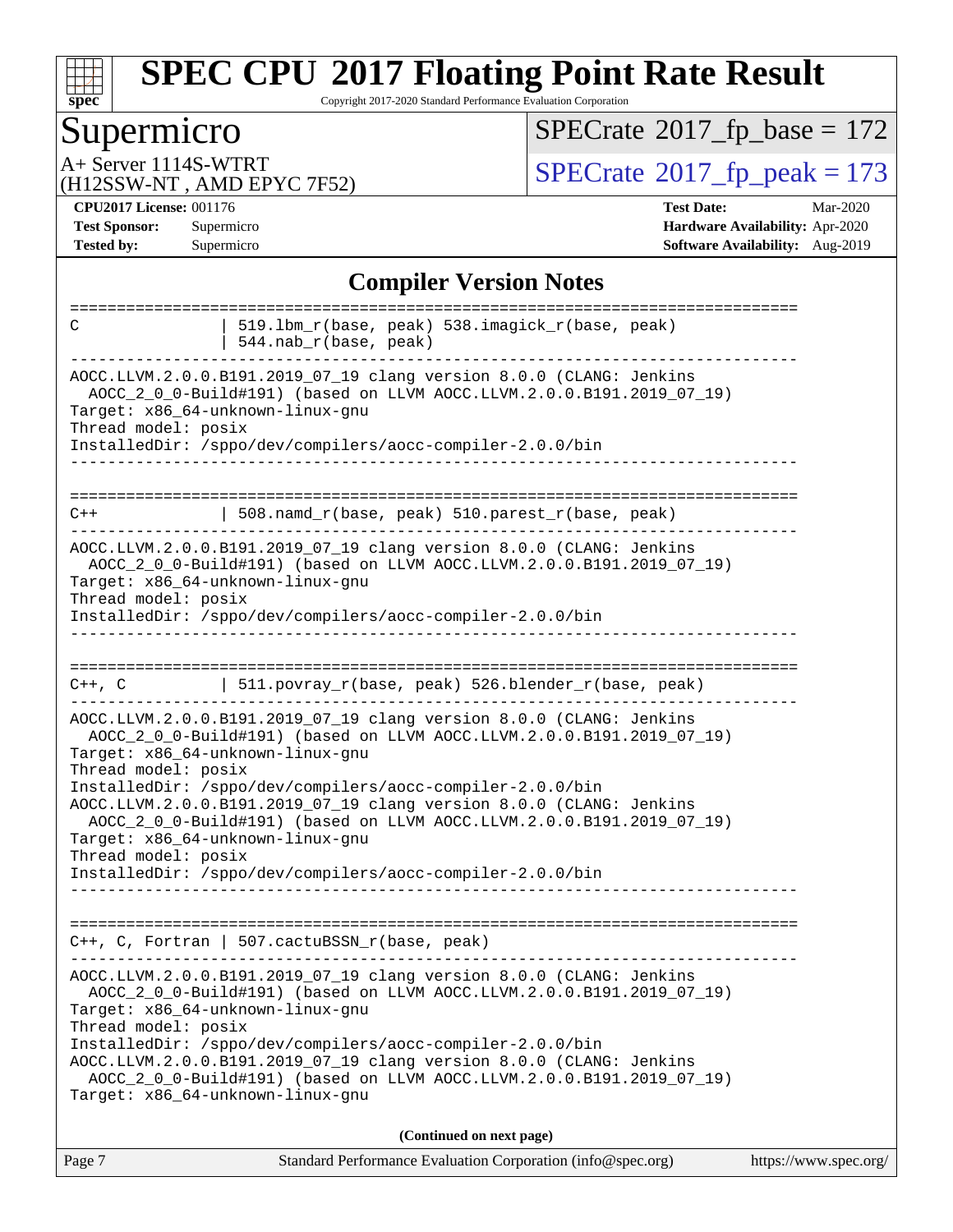

Copyright 2017-2020 Standard Performance Evaluation Corporation

## Supermicro

 $SPECrate$ <sup>®</sup>[2017\\_fp\\_base =](http://www.spec.org/auto/cpu2017/Docs/result-fields.html#SPECrate2017fpbase) 172

(H12SSW-NT , AMD EPYC 7F52)

A+ Server 1114S-WTRT<br>
(H12SSW-NT, AMD EPYC 7F52) [SPECrate](http://www.spec.org/auto/cpu2017/Docs/result-fields.html#SPECrate2017fppeak)®[2017\\_fp\\_peak = 1](http://www.spec.org/auto/cpu2017/Docs/result-fields.html#SPECrate2017fppeak)73

**[CPU2017 License:](http://www.spec.org/auto/cpu2017/Docs/result-fields.html#CPU2017License)** 001176 **[Test Date:](http://www.spec.org/auto/cpu2017/Docs/result-fields.html#TestDate)** Mar-2020 **[Test Sponsor:](http://www.spec.org/auto/cpu2017/Docs/result-fields.html#TestSponsor)** Supermicro **[Hardware Availability:](http://www.spec.org/auto/cpu2017/Docs/result-fields.html#HardwareAvailability)** Apr-2020 **[Tested by:](http://www.spec.org/auto/cpu2017/Docs/result-fields.html#Testedby)** Supermicro **Supermicro [Software Availability:](http://www.spec.org/auto/cpu2017/Docs/result-fields.html#SoftwareAvailability)** Aug-2019

#### **[Compiler Version Notes \(Continued\)](http://www.spec.org/auto/cpu2017/Docs/result-fields.html#CompilerVersionNotes)**

| Thread model: posix<br>InstalledDir: /sppo/dev/compilers/aocc-compiler-2.0.0/bin<br>AOCC.LLVM.2.0.0.B191.2019_07_19 clang version 8.0.0 (CLANG: Jenkins<br>AOCC_2_0_0-Build#191) (based on LLVM AOCC.LLVM.2.0.0.B191.2019_07_19)<br>Target: x86_64-unknown-linux-gnu<br>Thread model: posix<br>InstalledDir: /sppo/dev/compilers/aocc-compiler-2.0.0/bin                                                                                                                                                                                     |                                                                                  |  |  |  |  |  |  |
|----------------------------------------------------------------------------------------------------------------------------------------------------------------------------------------------------------------------------------------------------------------------------------------------------------------------------------------------------------------------------------------------------------------------------------------------------------------------------------------------------------------------------------------------|----------------------------------------------------------------------------------|--|--|--|--|--|--|
| Fortran                                                                                                                                                                                                                                                                                                                                                                                                                                                                                                                                      | $503.bwaves_r(base, peak)$ 549.fotonik3d_r(base, peak)<br>554.roms r(base, peak) |  |  |  |  |  |  |
| AOCC.LLVM.2.0.0.B191.2019_07_19 clang version 8.0.0 (CLANG: Jenkins<br>AOCC 2 0 0-Build#191) (based on LLVM AOCC.LLVM.2.0.0.B191.2019 07 19)<br>Target: x86_64-unknown-linux-gnu<br>Thread model: posix<br>InstalledDir: /sppo/dev/compilers/aocc-compiler-2.0.0/bin                                                                                                                                                                                                                                                                         |                                                                                  |  |  |  |  |  |  |
|                                                                                                                                                                                                                                                                                                                                                                                                                                                                                                                                              | Fortran, C   521.wrf_r(base, peak) 527.cam4_r(base, peak)                        |  |  |  |  |  |  |
| AOCC.LLVM.2.0.0.B191.2019_07_19 clang version 8.0.0 (CLANG: Jenkins<br>AOCC_2_0_0-Build#191) (based on LLVM AOCC.LLVM.2.0.0.B191.2019_07_19)<br>Target: x86_64-unknown-linux-gnu<br>Thread model: posix<br>InstalledDir: /sppo/dev/compilers/aocc-compiler-2.0.0/bin<br>AOCC.LLVM.2.0.0.B191.2019_07_19 clang version 8.0.0 (CLANG: Jenkins<br>AOCC_2_0_0-Build#191) (based on LLVM AOCC.LLVM.2.0.0.B191.2019_07_19)<br>Target: x86_64-unknown-linux-gnu<br>Thread model: posix<br>InstalledDir: /sppo/dev/compilers/aocc-compiler-2.0.0/bin |                                                                                  |  |  |  |  |  |  |

### **[Base Compiler Invocation](http://www.spec.org/auto/cpu2017/Docs/result-fields.html#BaseCompilerInvocation)**

[C benchmarks](http://www.spec.org/auto/cpu2017/Docs/result-fields.html#Cbenchmarks): [clang](http://www.spec.org/cpu2017/results/res2020q2/cpu2017-20200331-21863.flags.html#user_CCbase_clang-c)

[C++ benchmarks:](http://www.spec.org/auto/cpu2017/Docs/result-fields.html#CXXbenchmarks) [clang++](http://www.spec.org/cpu2017/results/res2020q2/cpu2017-20200331-21863.flags.html#user_CXXbase_clang-cpp)

[Fortran benchmarks](http://www.spec.org/auto/cpu2017/Docs/result-fields.html#Fortranbenchmarks): [flang](http://www.spec.org/cpu2017/results/res2020q2/cpu2017-20200331-21863.flags.html#user_FCbase_flang)

**(Continued on next page)**

Page 8 Standard Performance Evaluation Corporation [\(info@spec.org\)](mailto:info@spec.org) <https://www.spec.org/>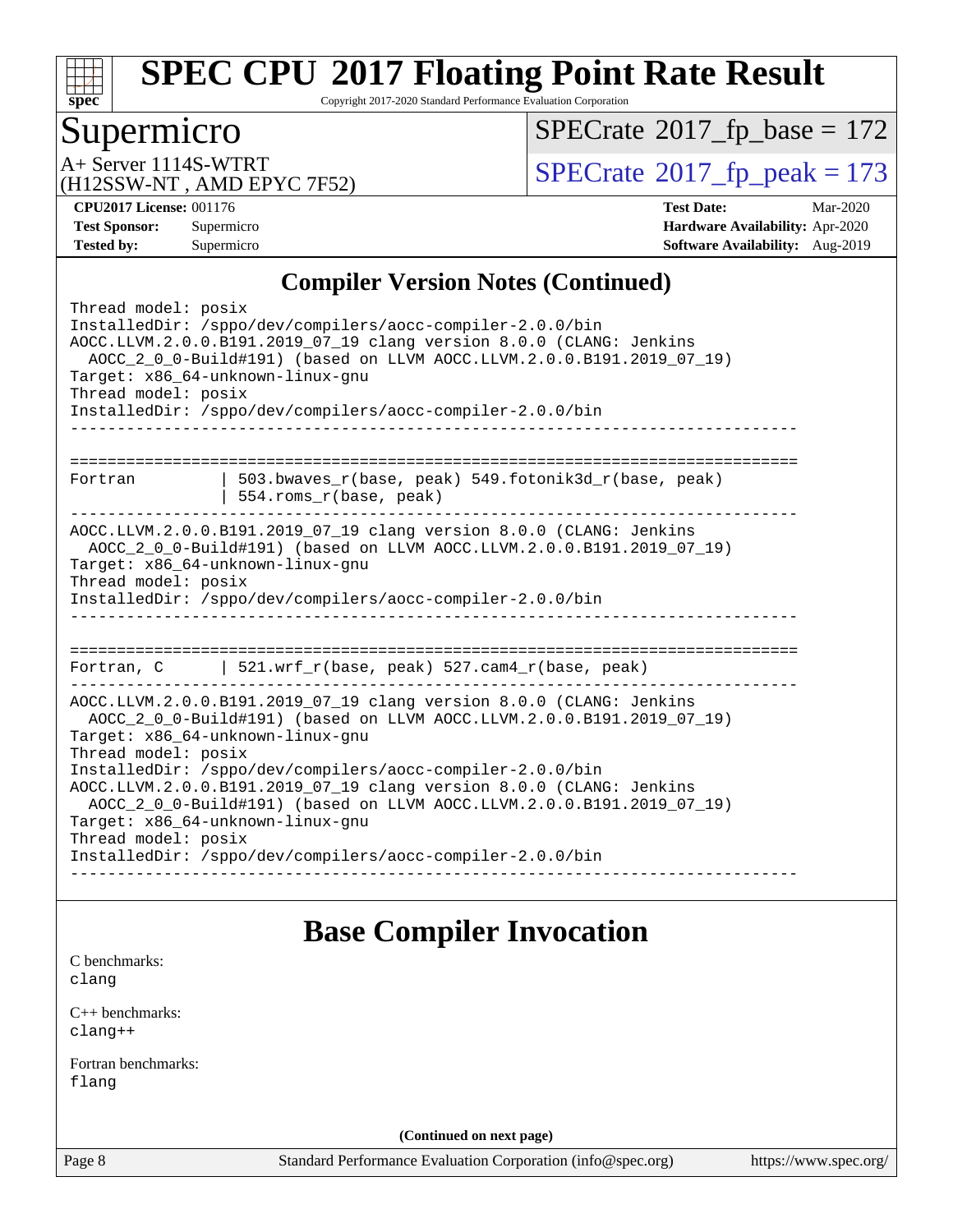

Copyright 2017-2020 Standard Performance Evaluation Corporation

### Supermicro

 $SPECTate$ <sup>®</sup>[2017\\_fp\\_base =](http://www.spec.org/auto/cpu2017/Docs/result-fields.html#SPECrate2017fpbase) 172

(H12SSW-NT , AMD EPYC 7F52)

A+ Server 1114S-WTRT  $\begin{array}{c|c}\n\text{A+ Server 1114S-WTRT} & \text{SPECrate} \n\hline\n\text{B+ Server 2017-fp_peak} & = 173\n\end{array}$  $\begin{array}{c|c}\n\text{A+ Server 1114S-WTRT} & \text{SPECrate} \n\hline\n\text{B+ Server 2017-fp_peak} & = 173\n\end{array}$  $\begin{array}{c|c}\n\text{A+ Server 1114S-WTRT} & \text{SPECrate} \n\hline\n\text{B+ Server 2017-fp_peak} & = 173\n\end{array}$ 

**[CPU2017 License:](http://www.spec.org/auto/cpu2017/Docs/result-fields.html#CPU2017License)** 001176 **[Test Date:](http://www.spec.org/auto/cpu2017/Docs/result-fields.html#TestDate)** Mar-2020 **[Test Sponsor:](http://www.spec.org/auto/cpu2017/Docs/result-fields.html#TestSponsor)** Supermicro **[Hardware Availability:](http://www.spec.org/auto/cpu2017/Docs/result-fields.html#HardwareAvailability)** Apr-2020 **[Tested by:](http://www.spec.org/auto/cpu2017/Docs/result-fields.html#Testedby)** Supermicro **[Software Availability:](http://www.spec.org/auto/cpu2017/Docs/result-fields.html#SoftwareAvailability)** Aug-2019

# **[Base Compiler Invocation \(Continued\)](http://www.spec.org/auto/cpu2017/Docs/result-fields.html#BaseCompilerInvocation)**

[Benchmarks using both Fortran and C](http://www.spec.org/auto/cpu2017/Docs/result-fields.html#BenchmarksusingbothFortranandC): [flang](http://www.spec.org/cpu2017/results/res2020q2/cpu2017-20200331-21863.flags.html#user_CC_FCbase_flang) [clang](http://www.spec.org/cpu2017/results/res2020q2/cpu2017-20200331-21863.flags.html#user_CC_FCbase_clang-c)

[Benchmarks using both C and C++](http://www.spec.org/auto/cpu2017/Docs/result-fields.html#BenchmarksusingbothCandCXX): [clang++](http://www.spec.org/cpu2017/results/res2020q2/cpu2017-20200331-21863.flags.html#user_CC_CXXbase_clang-cpp) [clang](http://www.spec.org/cpu2017/results/res2020q2/cpu2017-20200331-21863.flags.html#user_CC_CXXbase_clang-c)

[Benchmarks using Fortran, C, and C++:](http://www.spec.org/auto/cpu2017/Docs/result-fields.html#BenchmarksusingFortranCandCXX) [clang++](http://www.spec.org/cpu2017/results/res2020q2/cpu2017-20200331-21863.flags.html#user_CC_CXX_FCbase_clang-cpp) [clang](http://www.spec.org/cpu2017/results/res2020q2/cpu2017-20200331-21863.flags.html#user_CC_CXX_FCbase_clang-c) [flang](http://www.spec.org/cpu2017/results/res2020q2/cpu2017-20200331-21863.flags.html#user_CC_CXX_FCbase_flang)

**[Base Portability Flags](http://www.spec.org/auto/cpu2017/Docs/result-fields.html#BasePortabilityFlags)**

 503.bwaves\_r: [-DSPEC\\_LP64](http://www.spec.org/cpu2017/results/res2020q2/cpu2017-20200331-21863.flags.html#suite_baseEXTRA_PORTABILITY503_bwaves_r_DSPEC_LP64) 507.cactuBSSN\_r: [-DSPEC\\_LP64](http://www.spec.org/cpu2017/results/res2020q2/cpu2017-20200331-21863.flags.html#suite_baseEXTRA_PORTABILITY507_cactuBSSN_r_DSPEC_LP64) 508.namd\_r: [-DSPEC\\_LP64](http://www.spec.org/cpu2017/results/res2020q2/cpu2017-20200331-21863.flags.html#suite_baseEXTRA_PORTABILITY508_namd_r_DSPEC_LP64) 510.parest\_r: [-DSPEC\\_LP64](http://www.spec.org/cpu2017/results/res2020q2/cpu2017-20200331-21863.flags.html#suite_baseEXTRA_PORTABILITY510_parest_r_DSPEC_LP64) 511.povray\_r: [-DSPEC\\_LP64](http://www.spec.org/cpu2017/results/res2020q2/cpu2017-20200331-21863.flags.html#suite_baseEXTRA_PORTABILITY511_povray_r_DSPEC_LP64) 519.lbm\_r: [-DSPEC\\_LP64](http://www.spec.org/cpu2017/results/res2020q2/cpu2017-20200331-21863.flags.html#suite_baseEXTRA_PORTABILITY519_lbm_r_DSPEC_LP64) 521.wrf\_r: [-DSPEC\\_CASE\\_FLAG](http://www.spec.org/cpu2017/results/res2020q2/cpu2017-20200331-21863.flags.html#b521.wrf_r_baseCPORTABILITY_DSPEC_CASE_FLAG) [-Mbyteswapio](http://www.spec.org/cpu2017/results/res2020q2/cpu2017-20200331-21863.flags.html#user_baseFPORTABILITY521_wrf_r_F-mbyteswapio_543c39ce38db59bcbc3b888917ef58c313007ae1c27520b689e012995ae261114051d1d5efcb4182d175ce22a6a15532d3a9999882dd2c360e6d853f41da6883) [-DSPEC\\_LP64](http://www.spec.org/cpu2017/results/res2020q2/cpu2017-20200331-21863.flags.html#suite_baseEXTRA_PORTABILITY521_wrf_r_DSPEC_LP64) 526.blender\_r: [-funsigned-char](http://www.spec.org/cpu2017/results/res2020q2/cpu2017-20200331-21863.flags.html#user_baseCPORTABILITY526_blender_r_aocc-unsigned-char) [-D\\_\\_BOOL\\_DEFINED](http://www.spec.org/cpu2017/results/res2020q2/cpu2017-20200331-21863.flags.html#b526.blender_r_baseCXXPORTABILITY_D__BOOL_DEFINED) [-DSPEC\\_LP64](http://www.spec.org/cpu2017/results/res2020q2/cpu2017-20200331-21863.flags.html#suite_baseEXTRA_PORTABILITY526_blender_r_DSPEC_LP64) 527.cam4\_r: [-DSPEC\\_CASE\\_FLAG](http://www.spec.org/cpu2017/results/res2020q2/cpu2017-20200331-21863.flags.html#b527.cam4_r_basePORTABILITY_DSPEC_CASE_FLAG) [-DSPEC\\_LP64](http://www.spec.org/cpu2017/results/res2020q2/cpu2017-20200331-21863.flags.html#suite_baseEXTRA_PORTABILITY527_cam4_r_DSPEC_LP64) 538.imagick\_r: [-DSPEC\\_LP64](http://www.spec.org/cpu2017/results/res2020q2/cpu2017-20200331-21863.flags.html#suite_baseEXTRA_PORTABILITY538_imagick_r_DSPEC_LP64) 544.nab\_r: [-DSPEC\\_LP64](http://www.spec.org/cpu2017/results/res2020q2/cpu2017-20200331-21863.flags.html#suite_baseEXTRA_PORTABILITY544_nab_r_DSPEC_LP64) 549.fotonik3d\_r: [-DSPEC\\_LP64](http://www.spec.org/cpu2017/results/res2020q2/cpu2017-20200331-21863.flags.html#suite_baseEXTRA_PORTABILITY549_fotonik3d_r_DSPEC_LP64) 554.roms\_r: [-DSPEC\\_LP64](http://www.spec.org/cpu2017/results/res2020q2/cpu2017-20200331-21863.flags.html#suite_baseEXTRA_PORTABILITY554_roms_r_DSPEC_LP64)

## **[Base Optimization Flags](http://www.spec.org/auto/cpu2017/Docs/result-fields.html#BaseOptimizationFlags)**

#### [C benchmarks](http://www.spec.org/auto/cpu2017/Docs/result-fields.html#Cbenchmarks):

[-flto](http://www.spec.org/cpu2017/results/res2020q2/cpu2017-20200331-21863.flags.html#user_CCbase_aocc-flto) [-Wl,-mllvm -Wl,-function-specialize](http://www.spec.org/cpu2017/results/res2020q2/cpu2017-20200331-21863.flags.html#user_CCbase_F-function-specialize_7e7e661e57922243ee67c9a1251cb8910e607325179a0ce7f2884e09a6f5d4a5ef0ae4f37e8a2a11c95fc48e931f06dc2b6016f14b511fcb441e048bef1b065a) [-Wl,-mllvm -Wl,-region-vectorize](http://www.spec.org/cpu2017/results/res2020q2/cpu2017-20200331-21863.flags.html#user_CCbase_F-region-vectorize_fb6c6b5aa293c88efc6c7c2b52b20755e943585b1fe8658c35afef78727fff56e1a56891413c30e36b8e2a6f9a71126986319243e80eb6110b78b288f533c52b) [-Wl,-mllvm -Wl,-vector-library=LIBMVEC](http://www.spec.org/cpu2017/results/res2020q2/cpu2017-20200331-21863.flags.html#user_CCbase_F-use-vector-library_0a14b27fae317f283640384a31f7bfcc2bd4c1d0b5cfc618a3a430800c9b20217b00f61303eff223a3251b4f06ffbc9739dc5296db9d1fbb9ad24a3939d86d66) [-Wl,-mllvm -Wl,-reduce-array-computations=3](http://www.spec.org/cpu2017/results/res2020q2/cpu2017-20200331-21863.flags.html#user_CCbase_F-reduce-array-computations_b882aefe7a5dda4e33149f6299762b9a720dace3e498e13756f4c04e5a19edf5315c1f3993de2e61ec41e8c206231f84e05da7040e1bb5d69ba27d10a12507e4) [-O3](http://www.spec.org/cpu2017/results/res2020q2/cpu2017-20200331-21863.flags.html#user_CCbase_F-O3) [-ffast-math](http://www.spec.org/cpu2017/results/res2020q2/cpu2017-20200331-21863.flags.html#user_CCbase_aocc-ffast-math) [-march=znver2](http://www.spec.org/cpu2017/results/res2020q2/cpu2017-20200331-21863.flags.html#user_CCbase_aocc-march_3e2e19cff2eeef60c5d90b059483627c9ea47eca6d66670dbd53f9185f6439e27eb5e104cf773e9e8ab18c8842ce63e461a3e948d0214bd567ef3ade411bf467) [-fstruct-layout=3](http://www.spec.org/cpu2017/results/res2020q2/cpu2017-20200331-21863.flags.html#user_CCbase_F-struct-layout) [-mllvm -unroll-threshold=50](http://www.spec.org/cpu2017/results/res2020q2/cpu2017-20200331-21863.flags.html#user_CCbase_F-unroll-threshold_458874500b2c105d6d5cb4d7a611c40e2b16e9e3d26b355fea72d644c3673b4de4b3932662f0ed3dbec75c491a13da2d2ca81180bd779dc531083ef1e1e549dc) [-fremap-arrays](http://www.spec.org/cpu2017/results/res2020q2/cpu2017-20200331-21863.flags.html#user_CCbase_F-fremap-arrays) [-mllvm -function-specialize](http://www.spec.org/cpu2017/results/res2020q2/cpu2017-20200331-21863.flags.html#user_CCbase_F-function-specialize_233b3bdba86027f1b094368157e481c5bc59f40286dc25bfadc1858dcd5745c24fd30d5f188710db7fea399bcc9f44a80b3ce3aacc70a8870250c3ae5e1f35b8) [-mllvm -enable-gvn-hoist](http://www.spec.org/cpu2017/results/res2020q2/cpu2017-20200331-21863.flags.html#user_CCbase_F-enable-gvn-hoist_e5856354646dd6ca1333a0ad99b817e4cf8932b91b82809fd8fd47ceff7b22a89eba5c98fd3e3fa5200368fd772cec3dd56abc3c8f7b655a71b9f9848dddedd5) [-mllvm -reduce-array-computations=3](http://www.spec.org/cpu2017/results/res2020q2/cpu2017-20200331-21863.flags.html#user_CCbase_F-reduce-array-computations_aceadb8604558b566e0e3a0d7a3c1533923dd1fa0889614e16288028922629a28d5695c24d3b3be4306b1e311c54317dfffe3a2e57fbcaabc737a1798de39145) [-mllvm -global-vectorize-slp](http://www.spec.org/cpu2017/results/res2020q2/cpu2017-20200331-21863.flags.html#user_CCbase_F-global-vectorize-slp_a3935e8627af4ced727033b1ffd4db27f4d541a363d28d82bf4c2925fb3a0fd4115d6e42d13a2829f9e024d6608eb67a85cb49770f2da5c5ac8dbc737afad603) [-mllvm -vector-library=LIBMVEC](http://www.spec.org/cpu2017/results/res2020q2/cpu2017-20200331-21863.flags.html#user_CCbase_F-use-vector-library_e584e20b4f7ec96aa109254b65d8e01d864f3d68580371b9d93ed7c338191d4cfce20c3c864632264effc6bbe4c7c38153d02096a342ee92501c4a53204a7871) [-mllvm -inline-threshold=1000](http://www.spec.org/cpu2017/results/res2020q2/cpu2017-20200331-21863.flags.html#user_CCbase_dragonegg-llvm-inline-threshold_b7832241b0a6397e4ecdbaf0eb7defdc10f885c2a282fa3240fdc99844d543fda39cf8a4a9dccf68cf19b5438ac3b455264f478df15da0f4988afa40d8243bab) [-flv-function-specialization](http://www.spec.org/cpu2017/results/res2020q2/cpu2017-20200331-21863.flags.html#user_CCbase_F-flv-function-specialization) [-z muldefs](http://www.spec.org/cpu2017/results/res2020q2/cpu2017-20200331-21863.flags.html#user_CCbase_aocc-muldefs) [-lmvec](http://www.spec.org/cpu2017/results/res2020q2/cpu2017-20200331-21863.flags.html#user_CCbase_F-lmvec) [-lamdlibm](http://www.spec.org/cpu2017/results/res2020q2/cpu2017-20200331-21863.flags.html#user_CCbase_F-lamdlibm) [-ljemalloc](http://www.spec.org/cpu2017/results/res2020q2/cpu2017-20200331-21863.flags.html#user_CCbase_jemalloc-lib) [-lflang](http://www.spec.org/cpu2017/results/res2020q2/cpu2017-20200331-21863.flags.html#user_CCbase_F-lflang)

#### [C++ benchmarks:](http://www.spec.org/auto/cpu2017/Docs/result-fields.html#CXXbenchmarks)

[-std=c++98](http://www.spec.org/cpu2017/results/res2020q2/cpu2017-20200331-21863.flags.html#user_CXXbase_std-cpp) [-flto](http://www.spec.org/cpu2017/results/res2020q2/cpu2017-20200331-21863.flags.html#user_CXXbase_aocc-flto) [-Wl,-mllvm -Wl,-function-specialize](http://www.spec.org/cpu2017/results/res2020q2/cpu2017-20200331-21863.flags.html#user_CXXbase_F-function-specialize_7e7e661e57922243ee67c9a1251cb8910e607325179a0ce7f2884e09a6f5d4a5ef0ae4f37e8a2a11c95fc48e931f06dc2b6016f14b511fcb441e048bef1b065a) [-Wl,-mllvm -Wl,-region-vectorize](http://www.spec.org/cpu2017/results/res2020q2/cpu2017-20200331-21863.flags.html#user_CXXbase_F-region-vectorize_fb6c6b5aa293c88efc6c7c2b52b20755e943585b1fe8658c35afef78727fff56e1a56891413c30e36b8e2a6f9a71126986319243e80eb6110b78b288f533c52b) [-Wl,-mllvm -Wl,-vector-library=LIBMVEC](http://www.spec.org/cpu2017/results/res2020q2/cpu2017-20200331-21863.flags.html#user_CXXbase_F-use-vector-library_0a14b27fae317f283640384a31f7bfcc2bd4c1d0b5cfc618a3a430800c9b20217b00f61303eff223a3251b4f06ffbc9739dc5296db9d1fbb9ad24a3939d86d66) [-Wl,-mllvm -Wl,-reduce-array-computations=3](http://www.spec.org/cpu2017/results/res2020q2/cpu2017-20200331-21863.flags.html#user_CXXbase_F-reduce-array-computations_b882aefe7a5dda4e33149f6299762b9a720dace3e498e13756f4c04e5a19edf5315c1f3993de2e61ec41e8c206231f84e05da7040e1bb5d69ba27d10a12507e4)

| Standard Performance Evaluation Corporation (info@spec.org)<br>Page 9<br>https://www.spec.org/ |
|------------------------------------------------------------------------------------------------|
|------------------------------------------------------------------------------------------------|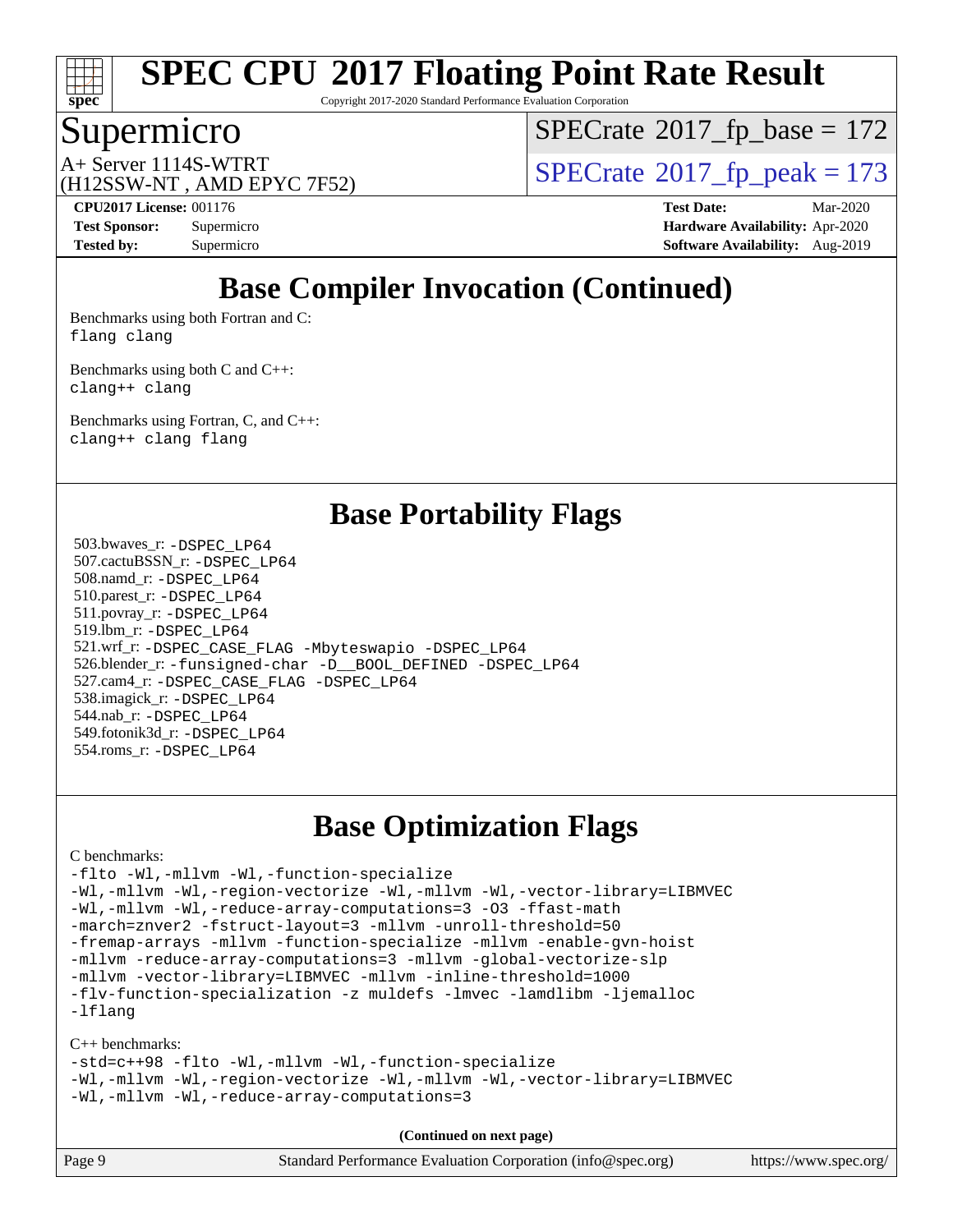

Copyright 2017-2020 Standard Performance Evaluation Corporation

### Supermicro

 $SPECTate$ <sup>®</sup>[2017\\_fp\\_base =](http://www.spec.org/auto/cpu2017/Docs/result-fields.html#SPECrate2017fpbase) 172

(H12SSW-NT , AMD EPYC 7F52)

A+ Server 1114S-WTRT  $\begin{array}{c|c}\n\text{A+ Server 1114S-WTRT} & \text{SPECrate} \n\hline\n\text{B+ Server 2017-fp_peak} & = 173\n\end{array}$  $\begin{array}{c|c}\n\text{A+ Server 1114S-WTRT} & \text{SPECrate} \n\hline\n\text{B+ Server 2017-fp_peak} & = 173\n\end{array}$  $\begin{array}{c|c}\n\text{A+ Server 1114S-WTRT} & \text{SPECrate} \n\hline\n\text{B+ Server 2017-fp_peak} & = 173\n\end{array}$ 

**[CPU2017 License:](http://www.spec.org/auto/cpu2017/Docs/result-fields.html#CPU2017License)** 001176 **[Test Date:](http://www.spec.org/auto/cpu2017/Docs/result-fields.html#TestDate)** Mar-2020 **[Test Sponsor:](http://www.spec.org/auto/cpu2017/Docs/result-fields.html#TestSponsor)** Supermicro **[Hardware Availability:](http://www.spec.org/auto/cpu2017/Docs/result-fields.html#HardwareAvailability)** Apr-2020 **[Tested by:](http://www.spec.org/auto/cpu2017/Docs/result-fields.html#Testedby)** Supermicro **Supermicro [Software Availability:](http://www.spec.org/auto/cpu2017/Docs/result-fields.html#SoftwareAvailability)** Aug-2019

# **[Base Optimization Flags \(Continued\)](http://www.spec.org/auto/cpu2017/Docs/result-fields.html#BaseOptimizationFlags)**

[C++ benchmarks](http://www.spec.org/auto/cpu2017/Docs/result-fields.html#CXXbenchmarks) (continued):

[-Wl,-mllvm -Wl,-suppress-fmas](http://www.spec.org/cpu2017/results/res2020q2/cpu2017-20200331-21863.flags.html#user_CXXbase_F-suppress-fmas_f00f00630e4a059e8af9c161e9bbf420bcf19890a7f99d5933525e66aa4b0bb3ab2339d2b12d97d3a5f5d271e839fe9c109938e91fe06230fb53651590cfa1e8) [-O3](http://www.spec.org/cpu2017/results/res2020q2/cpu2017-20200331-21863.flags.html#user_CXXbase_F-O3) [-ffast-math](http://www.spec.org/cpu2017/results/res2020q2/cpu2017-20200331-21863.flags.html#user_CXXbase_aocc-ffast-math) [-march=znver2](http://www.spec.org/cpu2017/results/res2020q2/cpu2017-20200331-21863.flags.html#user_CXXbase_aocc-march_3e2e19cff2eeef60c5d90b059483627c9ea47eca6d66670dbd53f9185f6439e27eb5e104cf773e9e8ab18c8842ce63e461a3e948d0214bd567ef3ade411bf467) [-mllvm -loop-unswitch-threshold=200000](http://www.spec.org/cpu2017/results/res2020q2/cpu2017-20200331-21863.flags.html#user_CXXbase_F-loop-unswitch-threshold_f9a82ae3270e55b5fbf79d0d96ee93606b73edbbe527d20b18b7bff1a3a146ad50cfc7454c5297978340ae9213029016a7d16221274d672d3f7f42ed25274e1d) [-mllvm -vector-library=LIBMVEC](http://www.spec.org/cpu2017/results/res2020q2/cpu2017-20200331-21863.flags.html#user_CXXbase_F-use-vector-library_e584e20b4f7ec96aa109254b65d8e01d864f3d68580371b9d93ed7c338191d4cfce20c3c864632264effc6bbe4c7c38153d02096a342ee92501c4a53204a7871) [-mllvm -unroll-threshold=100](http://www.spec.org/cpu2017/results/res2020q2/cpu2017-20200331-21863.flags.html#user_CXXbase_F-unroll-threshold_2755d0c78138845d361fa1543e3a063fffa198df9b3edf0cfb856bbc88a81e1769b12ac7a550c5d35197be55360db1a3f95a8d1304df999456cabf5120c45168) [-flv-function-specialization](http://www.spec.org/cpu2017/results/res2020q2/cpu2017-20200331-21863.flags.html#user_CXXbase_F-flv-function-specialization) [-mllvm -enable-partial-unswitch](http://www.spec.org/cpu2017/results/res2020q2/cpu2017-20200331-21863.flags.html#user_CXXbase_F-enable-partial-unswitch_6e1c33f981d77963b1eaf834973128a7f33ce3f8e27f54689656697a35e89dcc875281e0e6283d043e32f367dcb605ba0e307a92e830f7e326789fa6c61b35d3) [-z muldefs](http://www.spec.org/cpu2017/results/res2020q2/cpu2017-20200331-21863.flags.html#user_CXXbase_aocc-muldefs) [-lmvec](http://www.spec.org/cpu2017/results/res2020q2/cpu2017-20200331-21863.flags.html#user_CXXbase_F-lmvec) [-lamdlibm](http://www.spec.org/cpu2017/results/res2020q2/cpu2017-20200331-21863.flags.html#user_CXXbase_F-lamdlibm) [-ljemalloc](http://www.spec.org/cpu2017/results/res2020q2/cpu2017-20200331-21863.flags.html#user_CXXbase_jemalloc-lib) [-lflang](http://www.spec.org/cpu2017/results/res2020q2/cpu2017-20200331-21863.flags.html#user_CXXbase_F-lflang)

#### [Fortran benchmarks](http://www.spec.org/auto/cpu2017/Docs/result-fields.html#Fortranbenchmarks):

[-flto](http://www.spec.org/cpu2017/results/res2020q2/cpu2017-20200331-21863.flags.html#user_FCbase_aocc-flto) [-Wl,-mllvm -Wl,-function-specialize](http://www.spec.org/cpu2017/results/res2020q2/cpu2017-20200331-21863.flags.html#user_FCbase_F-function-specialize_7e7e661e57922243ee67c9a1251cb8910e607325179a0ce7f2884e09a6f5d4a5ef0ae4f37e8a2a11c95fc48e931f06dc2b6016f14b511fcb441e048bef1b065a) [-Wl,-mllvm -Wl,-region-vectorize](http://www.spec.org/cpu2017/results/res2020q2/cpu2017-20200331-21863.flags.html#user_FCbase_F-region-vectorize_fb6c6b5aa293c88efc6c7c2b52b20755e943585b1fe8658c35afef78727fff56e1a56891413c30e36b8e2a6f9a71126986319243e80eb6110b78b288f533c52b) [-Wl,-mllvm -Wl,-vector-library=LIBMVEC](http://www.spec.org/cpu2017/results/res2020q2/cpu2017-20200331-21863.flags.html#user_FCbase_F-use-vector-library_0a14b27fae317f283640384a31f7bfcc2bd4c1d0b5cfc618a3a430800c9b20217b00f61303eff223a3251b4f06ffbc9739dc5296db9d1fbb9ad24a3939d86d66) [-Wl,-mllvm -Wl,-reduce-array-computations=3](http://www.spec.org/cpu2017/results/res2020q2/cpu2017-20200331-21863.flags.html#user_FCbase_F-reduce-array-computations_b882aefe7a5dda4e33149f6299762b9a720dace3e498e13756f4c04e5a19edf5315c1f3993de2e61ec41e8c206231f84e05da7040e1bb5d69ba27d10a12507e4) [-O3](http://www.spec.org/cpu2017/results/res2020q2/cpu2017-20200331-21863.flags.html#user_FCbase_F-O3) [-march=znver2](http://www.spec.org/cpu2017/results/res2020q2/cpu2017-20200331-21863.flags.html#user_FCbase_aocc-march_3e2e19cff2eeef60c5d90b059483627c9ea47eca6d66670dbd53f9185f6439e27eb5e104cf773e9e8ab18c8842ce63e461a3e948d0214bd567ef3ade411bf467) [-funroll-loops](http://www.spec.org/cpu2017/results/res2020q2/cpu2017-20200331-21863.flags.html#user_FCbase_aocc-unroll-loops) [-Mrecursive](http://www.spec.org/cpu2017/results/res2020q2/cpu2017-20200331-21863.flags.html#user_FCbase_F-mrecursive_20a145d63f12d5750a899e17d4450b5b8b40330a9bb4af13688ca650e6fb30857bbbe44fb35cdbb895df6e5b2769de0a0d7659f51ff17acfbef6febafec4023f) [-mllvm -vector-library=LIBMVEC](http://www.spec.org/cpu2017/results/res2020q2/cpu2017-20200331-21863.flags.html#user_FCbase_F-use-vector-library_e584e20b4f7ec96aa109254b65d8e01d864f3d68580371b9d93ed7c338191d4cfce20c3c864632264effc6bbe4c7c38153d02096a342ee92501c4a53204a7871) [-z muldefs](http://www.spec.org/cpu2017/results/res2020q2/cpu2017-20200331-21863.flags.html#user_FCbase_aocc-muldefs) [-Kieee](http://www.spec.org/cpu2017/results/res2020q2/cpu2017-20200331-21863.flags.html#user_FCbase_F-kieee) [-fno-finite-math-only](http://www.spec.org/cpu2017/results/res2020q2/cpu2017-20200331-21863.flags.html#user_FCbase_aocc-fno-finite-math-only) [-lmvec](http://www.spec.org/cpu2017/results/res2020q2/cpu2017-20200331-21863.flags.html#user_FCbase_F-lmvec) [-lamdlibm](http://www.spec.org/cpu2017/results/res2020q2/cpu2017-20200331-21863.flags.html#user_FCbase_F-lamdlibm) [-ljemalloc](http://www.spec.org/cpu2017/results/res2020q2/cpu2017-20200331-21863.flags.html#user_FCbase_jemalloc-lib) [-lflang](http://www.spec.org/cpu2017/results/res2020q2/cpu2017-20200331-21863.flags.html#user_FCbase_F-lflang)

#### [Benchmarks using both Fortran and C](http://www.spec.org/auto/cpu2017/Docs/result-fields.html#BenchmarksusingbothFortranandC):

[-flto](http://www.spec.org/cpu2017/results/res2020q2/cpu2017-20200331-21863.flags.html#user_CC_FCbase_aocc-flto) [-Wl,-mllvm -Wl,-function-specialize](http://www.spec.org/cpu2017/results/res2020q2/cpu2017-20200331-21863.flags.html#user_CC_FCbase_F-function-specialize_7e7e661e57922243ee67c9a1251cb8910e607325179a0ce7f2884e09a6f5d4a5ef0ae4f37e8a2a11c95fc48e931f06dc2b6016f14b511fcb441e048bef1b065a) [-Wl,-mllvm -Wl,-region-vectorize](http://www.spec.org/cpu2017/results/res2020q2/cpu2017-20200331-21863.flags.html#user_CC_FCbase_F-region-vectorize_fb6c6b5aa293c88efc6c7c2b52b20755e943585b1fe8658c35afef78727fff56e1a56891413c30e36b8e2a6f9a71126986319243e80eb6110b78b288f533c52b) [-Wl,-mllvm -Wl,-vector-library=LIBMVEC](http://www.spec.org/cpu2017/results/res2020q2/cpu2017-20200331-21863.flags.html#user_CC_FCbase_F-use-vector-library_0a14b27fae317f283640384a31f7bfcc2bd4c1d0b5cfc618a3a430800c9b20217b00f61303eff223a3251b4f06ffbc9739dc5296db9d1fbb9ad24a3939d86d66) [-Wl,-mllvm -Wl,-reduce-array-computations=3](http://www.spec.org/cpu2017/results/res2020q2/cpu2017-20200331-21863.flags.html#user_CC_FCbase_F-reduce-array-computations_b882aefe7a5dda4e33149f6299762b9a720dace3e498e13756f4c04e5a19edf5315c1f3993de2e61ec41e8c206231f84e05da7040e1bb5d69ba27d10a12507e4) [-O3](http://www.spec.org/cpu2017/results/res2020q2/cpu2017-20200331-21863.flags.html#user_CC_FCbase_F-O3) [-ffast-math](http://www.spec.org/cpu2017/results/res2020q2/cpu2017-20200331-21863.flags.html#user_CC_FCbase_aocc-ffast-math) [-march=znver2](http://www.spec.org/cpu2017/results/res2020q2/cpu2017-20200331-21863.flags.html#user_CC_FCbase_aocc-march_3e2e19cff2eeef60c5d90b059483627c9ea47eca6d66670dbd53f9185f6439e27eb5e104cf773e9e8ab18c8842ce63e461a3e948d0214bd567ef3ade411bf467) [-fstruct-layout=3](http://www.spec.org/cpu2017/results/res2020q2/cpu2017-20200331-21863.flags.html#user_CC_FCbase_F-struct-layout) [-mllvm -unroll-threshold=50](http://www.spec.org/cpu2017/results/res2020q2/cpu2017-20200331-21863.flags.html#user_CC_FCbase_F-unroll-threshold_458874500b2c105d6d5cb4d7a611c40e2b16e9e3d26b355fea72d644c3673b4de4b3932662f0ed3dbec75c491a13da2d2ca81180bd779dc531083ef1e1e549dc) [-fremap-arrays](http://www.spec.org/cpu2017/results/res2020q2/cpu2017-20200331-21863.flags.html#user_CC_FCbase_F-fremap-arrays) [-mllvm -function-specialize](http://www.spec.org/cpu2017/results/res2020q2/cpu2017-20200331-21863.flags.html#user_CC_FCbase_F-function-specialize_233b3bdba86027f1b094368157e481c5bc59f40286dc25bfadc1858dcd5745c24fd30d5f188710db7fea399bcc9f44a80b3ce3aacc70a8870250c3ae5e1f35b8) [-mllvm -enable-gvn-hoist](http://www.spec.org/cpu2017/results/res2020q2/cpu2017-20200331-21863.flags.html#user_CC_FCbase_F-enable-gvn-hoist_e5856354646dd6ca1333a0ad99b817e4cf8932b91b82809fd8fd47ceff7b22a89eba5c98fd3e3fa5200368fd772cec3dd56abc3c8f7b655a71b9f9848dddedd5) [-mllvm -reduce-array-computations=3](http://www.spec.org/cpu2017/results/res2020q2/cpu2017-20200331-21863.flags.html#user_CC_FCbase_F-reduce-array-computations_aceadb8604558b566e0e3a0d7a3c1533923dd1fa0889614e16288028922629a28d5695c24d3b3be4306b1e311c54317dfffe3a2e57fbcaabc737a1798de39145) [-mllvm -global-vectorize-slp](http://www.spec.org/cpu2017/results/res2020q2/cpu2017-20200331-21863.flags.html#user_CC_FCbase_F-global-vectorize-slp_a3935e8627af4ced727033b1ffd4db27f4d541a363d28d82bf4c2925fb3a0fd4115d6e42d13a2829f9e024d6608eb67a85cb49770f2da5c5ac8dbc737afad603) [-mllvm -vector-library=LIBMVEC](http://www.spec.org/cpu2017/results/res2020q2/cpu2017-20200331-21863.flags.html#user_CC_FCbase_F-use-vector-library_e584e20b4f7ec96aa109254b65d8e01d864f3d68580371b9d93ed7c338191d4cfce20c3c864632264effc6bbe4c7c38153d02096a342ee92501c4a53204a7871) [-mllvm -inline-threshold=1000](http://www.spec.org/cpu2017/results/res2020q2/cpu2017-20200331-21863.flags.html#user_CC_FCbase_dragonegg-llvm-inline-threshold_b7832241b0a6397e4ecdbaf0eb7defdc10f885c2a282fa3240fdc99844d543fda39cf8a4a9dccf68cf19b5438ac3b455264f478df15da0f4988afa40d8243bab) [-flv-function-specialization](http://www.spec.org/cpu2017/results/res2020q2/cpu2017-20200331-21863.flags.html#user_CC_FCbase_F-flv-function-specialization) [-funroll-loops](http://www.spec.org/cpu2017/results/res2020q2/cpu2017-20200331-21863.flags.html#user_CC_FCbase_aocc-unroll-loops) [-Mrecursive](http://www.spec.org/cpu2017/results/res2020q2/cpu2017-20200331-21863.flags.html#user_CC_FCbase_F-mrecursive_20a145d63f12d5750a899e17d4450b5b8b40330a9bb4af13688ca650e6fb30857bbbe44fb35cdbb895df6e5b2769de0a0d7659f51ff17acfbef6febafec4023f) [-z muldefs](http://www.spec.org/cpu2017/results/res2020q2/cpu2017-20200331-21863.flags.html#user_CC_FCbase_aocc-muldefs) [-Kieee](http://www.spec.org/cpu2017/results/res2020q2/cpu2017-20200331-21863.flags.html#user_CC_FCbase_F-kieee) [-fno-finite-math-only](http://www.spec.org/cpu2017/results/res2020q2/cpu2017-20200331-21863.flags.html#user_CC_FCbase_aocc-fno-finite-math-only) [-lmvec](http://www.spec.org/cpu2017/results/res2020q2/cpu2017-20200331-21863.flags.html#user_CC_FCbase_F-lmvec) [-lamdlibm](http://www.spec.org/cpu2017/results/res2020q2/cpu2017-20200331-21863.flags.html#user_CC_FCbase_F-lamdlibm) [-ljemalloc](http://www.spec.org/cpu2017/results/res2020q2/cpu2017-20200331-21863.flags.html#user_CC_FCbase_jemalloc-lib) [-lflang](http://www.spec.org/cpu2017/results/res2020q2/cpu2017-20200331-21863.flags.html#user_CC_FCbase_F-lflang)

#### [Benchmarks using both C and C++](http://www.spec.org/auto/cpu2017/Docs/result-fields.html#BenchmarksusingbothCandCXX):

```
-std=c++98 -flto -Wl,-mllvm -Wl,-function-specialize
-Wl,-mllvm -Wl,-region-vectorize -Wl,-mllvm -Wl,-vector-library=LIBMVEC
-Wl,-mllvm -Wl,-reduce-array-computations=3
-Wl,-mllvm -Wl,-suppress-fmas -O3 -ffast-math -march=znver2
-fstruct-layout=3 -mllvm -unroll-threshold=50 -fremap-arrays
-mllvm -function-specialize -mllvm -enable-gvn-hoist
-mllvm -reduce-array-computations=3 -mllvm -global-vectorize-slp
-mllvm -vector-library=LIBMVEC -mllvm -inline-threshold=1000
-flv-function-specialization -mllvm -loop-unswitch-threshold=200000
-mllvm -unroll-threshold=100 -mllvm -enable-partial-unswitch -z muldefs
-lmvec-lamdlibm-ljemalloc-lflang
```
#### [Benchmarks using Fortran, C, and C++:](http://www.spec.org/auto/cpu2017/Docs/result-fields.html#BenchmarksusingFortranCandCXX)

```
-std=c++98 -flto -Wl,-mllvm -Wl,-function-specialize
-Wl,-mllvm -Wl,-region-vectorize -Wl,-mllvm -Wl,-vector-library=LIBMVEC
-Wl,-mllvm -Wl,-reduce-array-computations=3
-Wl,-mllvm -Wl,-suppress-fmas -O3 -ffast-math -march=znver2
-fstruct-layout=3 -mllvm -unroll-threshold=50 -fremap-arrays
-mllvm -function-specialize -mllvm -enable-gvn-hoist
-mllvm -reduce-array-computations=3 -mllvm -global-vectorize-slp
```

| Page 10 | Standard Performance Evaluation Corporation (info@spec.org) |  | https://www.spec.org/ |
|---------|-------------------------------------------------------------|--|-----------------------|
|---------|-------------------------------------------------------------|--|-----------------------|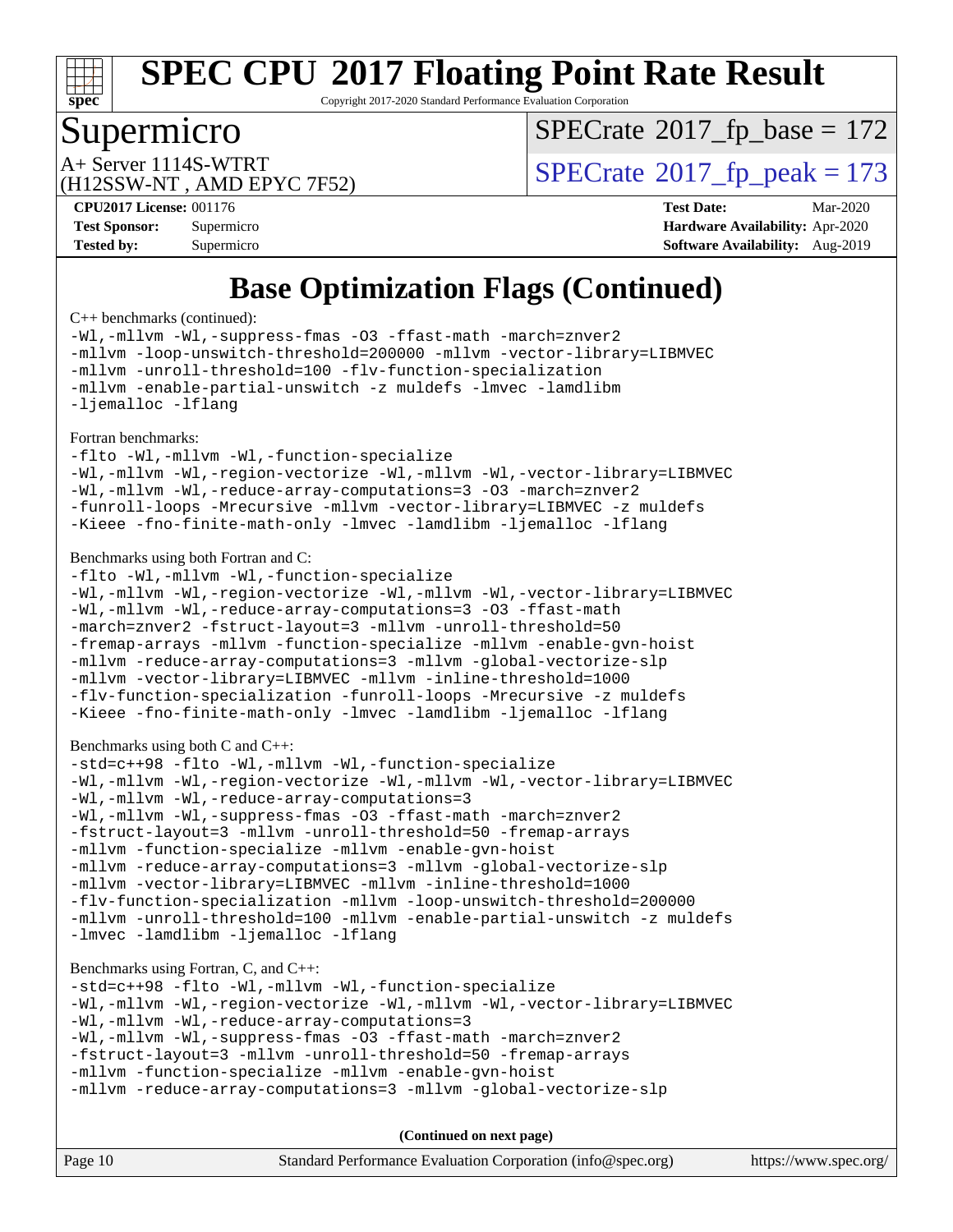

Copyright 2017-2020 Standard Performance Evaluation Corporation

## Supermicro

 $SPECTate$ <sup>®</sup>[2017\\_fp\\_base =](http://www.spec.org/auto/cpu2017/Docs/result-fields.html#SPECrate2017fpbase) 172

(H12SSW-NT , AMD EPYC 7F52)

A+ Server 1114S-WTRT  $\begin{array}{c|c}\n\text{A+ Server 1114S-WTRT} & \text{SPECrate} \n\hline\n\text{B+ Server 2017-fp_peak} & = 173\n\end{array}$  $\begin{array}{c|c}\n\text{A+ Server 1114S-WTRT} & \text{SPECrate} \n\hline\n\text{B+ Server 2017-fp_peak} & = 173\n\end{array}$  $\begin{array}{c|c}\n\text{A+ Server 1114S-WTRT} & \text{SPECrate} \n\hline\n\text{B+ Server 2017-fp_peak} & = 173\n\end{array}$ 

**[Tested by:](http://www.spec.org/auto/cpu2017/Docs/result-fields.html#Testedby)** Supermicro **[Software Availability:](http://www.spec.org/auto/cpu2017/Docs/result-fields.html#SoftwareAvailability)** Aug-2019

**[CPU2017 License:](http://www.spec.org/auto/cpu2017/Docs/result-fields.html#CPU2017License)** 001176 **[Test Date:](http://www.spec.org/auto/cpu2017/Docs/result-fields.html#TestDate)** Mar-2020 **[Test Sponsor:](http://www.spec.org/auto/cpu2017/Docs/result-fields.html#TestSponsor)** Supermicro **[Hardware Availability:](http://www.spec.org/auto/cpu2017/Docs/result-fields.html#HardwareAvailability)** Apr-2020

# **[Base Optimization Flags \(Continued\)](http://www.spec.org/auto/cpu2017/Docs/result-fields.html#BaseOptimizationFlags)**

[Benchmarks using Fortran, C, and C++](http://www.spec.org/auto/cpu2017/Docs/result-fields.html#BenchmarksusingFortranCandCXX) (continued):

[-mllvm -vector-library=LIBMVEC](http://www.spec.org/cpu2017/results/res2020q2/cpu2017-20200331-21863.flags.html#user_CC_CXX_FCbase_F-use-vector-library_e584e20b4f7ec96aa109254b65d8e01d864f3d68580371b9d93ed7c338191d4cfce20c3c864632264effc6bbe4c7c38153d02096a342ee92501c4a53204a7871) [-mllvm -inline-threshold=1000](http://www.spec.org/cpu2017/results/res2020q2/cpu2017-20200331-21863.flags.html#user_CC_CXX_FCbase_dragonegg-llvm-inline-threshold_b7832241b0a6397e4ecdbaf0eb7defdc10f885c2a282fa3240fdc99844d543fda39cf8a4a9dccf68cf19b5438ac3b455264f478df15da0f4988afa40d8243bab)

[-flv-function-specialization](http://www.spec.org/cpu2017/results/res2020q2/cpu2017-20200331-21863.flags.html#user_CC_CXX_FCbase_F-flv-function-specialization) [-mllvm -loop-unswitch-threshold=200000](http://www.spec.org/cpu2017/results/res2020q2/cpu2017-20200331-21863.flags.html#user_CC_CXX_FCbase_F-loop-unswitch-threshold_f9a82ae3270e55b5fbf79d0d96ee93606b73edbbe527d20b18b7bff1a3a146ad50cfc7454c5297978340ae9213029016a7d16221274d672d3f7f42ed25274e1d)

[-mllvm -unroll-threshold=100](http://www.spec.org/cpu2017/results/res2020q2/cpu2017-20200331-21863.flags.html#user_CC_CXX_FCbase_F-unroll-threshold_2755d0c78138845d361fa1543e3a063fffa198df9b3edf0cfb856bbc88a81e1769b12ac7a550c5d35197be55360db1a3f95a8d1304df999456cabf5120c45168) [-mllvm -enable-partial-unswitch](http://www.spec.org/cpu2017/results/res2020q2/cpu2017-20200331-21863.flags.html#user_CC_CXX_FCbase_F-enable-partial-unswitch_6e1c33f981d77963b1eaf834973128a7f33ce3f8e27f54689656697a35e89dcc875281e0e6283d043e32f367dcb605ba0e307a92e830f7e326789fa6c61b35d3)

[-funroll-loops](http://www.spec.org/cpu2017/results/res2020q2/cpu2017-20200331-21863.flags.html#user_CC_CXX_FCbase_aocc-unroll-loops) [-Mrecursive](http://www.spec.org/cpu2017/results/res2020q2/cpu2017-20200331-21863.flags.html#user_CC_CXX_FCbase_F-mrecursive_20a145d63f12d5750a899e17d4450b5b8b40330a9bb4af13688ca650e6fb30857bbbe44fb35cdbb895df6e5b2769de0a0d7659f51ff17acfbef6febafec4023f) [-z muldefs](http://www.spec.org/cpu2017/results/res2020q2/cpu2017-20200331-21863.flags.html#user_CC_CXX_FCbase_aocc-muldefs) [-Kieee](http://www.spec.org/cpu2017/results/res2020q2/cpu2017-20200331-21863.flags.html#user_CC_CXX_FCbase_F-kieee) [-fno-finite-math-only](http://www.spec.org/cpu2017/results/res2020q2/cpu2017-20200331-21863.flags.html#user_CC_CXX_FCbase_aocc-fno-finite-math-only)

[-lmvec](http://www.spec.org/cpu2017/results/res2020q2/cpu2017-20200331-21863.flags.html#user_CC_CXX_FCbase_F-lmvec) [-lamdlibm](http://www.spec.org/cpu2017/results/res2020q2/cpu2017-20200331-21863.flags.html#user_CC_CXX_FCbase_F-lamdlibm) [-ljemalloc](http://www.spec.org/cpu2017/results/res2020q2/cpu2017-20200331-21863.flags.html#user_CC_CXX_FCbase_jemalloc-lib) [-lflang](http://www.spec.org/cpu2017/results/res2020q2/cpu2017-20200331-21863.flags.html#user_CC_CXX_FCbase_F-lflang)

## **[Peak Compiler Invocation](http://www.spec.org/auto/cpu2017/Docs/result-fields.html#PeakCompilerInvocation)**

[C benchmarks](http://www.spec.org/auto/cpu2017/Docs/result-fields.html#Cbenchmarks): [clang](http://www.spec.org/cpu2017/results/res2020q2/cpu2017-20200331-21863.flags.html#user_CCpeak_clang-c)

[C++ benchmarks:](http://www.spec.org/auto/cpu2017/Docs/result-fields.html#CXXbenchmarks) [clang++](http://www.spec.org/cpu2017/results/res2020q2/cpu2017-20200331-21863.flags.html#user_CXXpeak_clang-cpp)

[Fortran benchmarks](http://www.spec.org/auto/cpu2017/Docs/result-fields.html#Fortranbenchmarks): [flang](http://www.spec.org/cpu2017/results/res2020q2/cpu2017-20200331-21863.flags.html#user_FCpeak_flang)

[Benchmarks using both Fortran and C](http://www.spec.org/auto/cpu2017/Docs/result-fields.html#BenchmarksusingbothFortranandC): [flang](http://www.spec.org/cpu2017/results/res2020q2/cpu2017-20200331-21863.flags.html#user_CC_FCpeak_flang) [clang](http://www.spec.org/cpu2017/results/res2020q2/cpu2017-20200331-21863.flags.html#user_CC_FCpeak_clang-c)

[Benchmarks using both C and C++](http://www.spec.org/auto/cpu2017/Docs/result-fields.html#BenchmarksusingbothCandCXX): [clang++](http://www.spec.org/cpu2017/results/res2020q2/cpu2017-20200331-21863.flags.html#user_CC_CXXpeak_clang-cpp) [clang](http://www.spec.org/cpu2017/results/res2020q2/cpu2017-20200331-21863.flags.html#user_CC_CXXpeak_clang-c)

[Benchmarks using Fortran, C, and C++:](http://www.spec.org/auto/cpu2017/Docs/result-fields.html#BenchmarksusingFortranCandCXX) [clang++](http://www.spec.org/cpu2017/results/res2020q2/cpu2017-20200331-21863.flags.html#user_CC_CXX_FCpeak_clang-cpp) [clang](http://www.spec.org/cpu2017/results/res2020q2/cpu2017-20200331-21863.flags.html#user_CC_CXX_FCpeak_clang-c) [flang](http://www.spec.org/cpu2017/results/res2020q2/cpu2017-20200331-21863.flags.html#user_CC_CXX_FCpeak_flang)

# **[Peak Portability Flags](http://www.spec.org/auto/cpu2017/Docs/result-fields.html#PeakPortabilityFlags)**

Same as Base Portability Flags

# **[Peak Optimization Flags](http://www.spec.org/auto/cpu2017/Docs/result-fields.html#PeakOptimizationFlags)**

[C benchmarks](http://www.spec.org/auto/cpu2017/Docs/result-fields.html#Cbenchmarks):

519.lbm\_r: basepeak = yes

```
 538.imagick_r: -flto -Wl,-mllvm -Wl,-function-specialize
-Wl,-mllvm -Wl,-region-vectorize
-Wl,-mllvm -Wl,-vector-library=LIBMVEC
```
**(Continued on next page)**

Page 11 Standard Performance Evaluation Corporation [\(info@spec.org\)](mailto:info@spec.org) <https://www.spec.org/>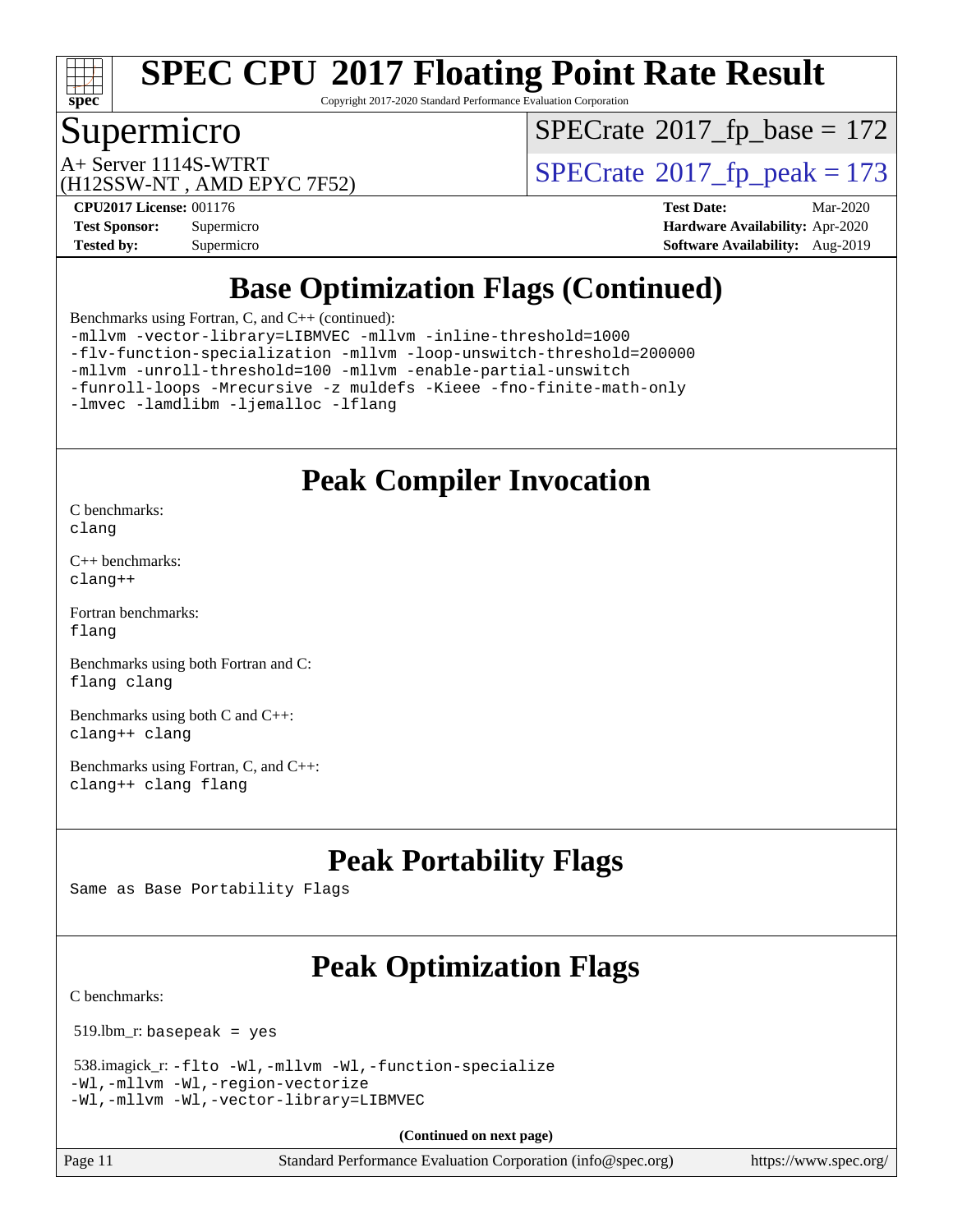

Copyright 2017-2020 Standard Performance Evaluation Corporation

### Supermicro

 $SPECTate$ <sup>®</sup>[2017\\_fp\\_base =](http://www.spec.org/auto/cpu2017/Docs/result-fields.html#SPECrate2017fpbase) 172

(H12SSW-NT , AMD EPYC 7F52)

A+ Server 1114S-WTRT  $\begin{array}{c|c}\n\text{A+ Server 1114S-WTRT} & \text{SPECrate} \n\hline\n\text{B+ Server 2017-fp_peak} & = 173\n\end{array}$  $\begin{array}{c|c}\n\text{A+ Server 1114S-WTRT} & \text{SPECrate} \n\hline\n\text{B+ Server 2017-fp_peak} & = 173\n\end{array}$  $\begin{array}{c|c}\n\text{A+ Server 1114S-WTRT} & \text{SPECrate} \n\hline\n\text{B+ Server 2017-fp_peak} & = 173\n\end{array}$ 

**[CPU2017 License:](http://www.spec.org/auto/cpu2017/Docs/result-fields.html#CPU2017License)** 001176 **[Test Date:](http://www.spec.org/auto/cpu2017/Docs/result-fields.html#TestDate)** Mar-2020 **[Test Sponsor:](http://www.spec.org/auto/cpu2017/Docs/result-fields.html#TestSponsor)** Supermicro **[Hardware Availability:](http://www.spec.org/auto/cpu2017/Docs/result-fields.html#HardwareAvailability)** Apr-2020 **[Tested by:](http://www.spec.org/auto/cpu2017/Docs/result-fields.html#Testedby)** Supermicro **[Software Availability:](http://www.spec.org/auto/cpu2017/Docs/result-fields.html#SoftwareAvailability)** Aug-2019

# **[Peak Optimization Flags \(Continued\)](http://www.spec.org/auto/cpu2017/Docs/result-fields.html#PeakOptimizationFlags)**

```
 538.imagick_r (continued):
-Wl,-mllvm -Wl,-reduce-array-computations=3 -Ofast
-march=znver2 -mno-sse4a -fstruct-layout=5
-mllvm -vectorize-memory-aggressively
-mllvm -function-specialize -mllvm -enable-gvn-hoist
-mllvm -unroll-threshold=50 -fremap-arrays
-mllvm -vector-library=LIBMVEC
-mllvm -reduce-array-computations=3
-mllvm -global-vectorize-slp -mllvm -inline-threshold=1000
-flv-function-specialization -lmvec -lamdlibm -ljemalloc
-lflang
 544.nab_r: Same as 538.imagick_r
C++ benchmarks: 
 508.namd_r: basepeak = yes
 510.parest_r: basepeak = yes
Fortran benchmarks: 
 503.bwaves_r: basepeak = yes
549.fotonik3d<sub>-</sub>r: basepeak = yes
 554.roms_r: -flto -Wl,-mllvm -Wl,-function-specialize
-Wl,-mllvm -Wl,-region-vectorize
-Wl,-mllvm -Wl,-vector-library=LIBMVEC
-Wl,-mllvm -Wl,-reduce-array-computations=3
-Wl,-mllvm -Wl,-enable-X86-prefetching -O3 -march=znver2
-funroll-loops -Mrecursive -mllvm -vector-library=LIBMVEC
-Kieee -fno-finite-math-only -lmvec -lamdlibm -ljemalloc
-lflang
Benchmarks using both Fortran and C: 
 521.wrf_r: basepeak = yes
527.cam4_r: basepeak = yes
Benchmarks using both C and C++: 
 511.povray_r: -std=c++98 -flto -Wl,-mllvm -Wl,-function-specialize
-Wl,-mllvm -Wl,-region-vectorize
-Wl,-mllvm -Wl,-vector-library=LIBMVEC
                                      (Continued on next page)
```